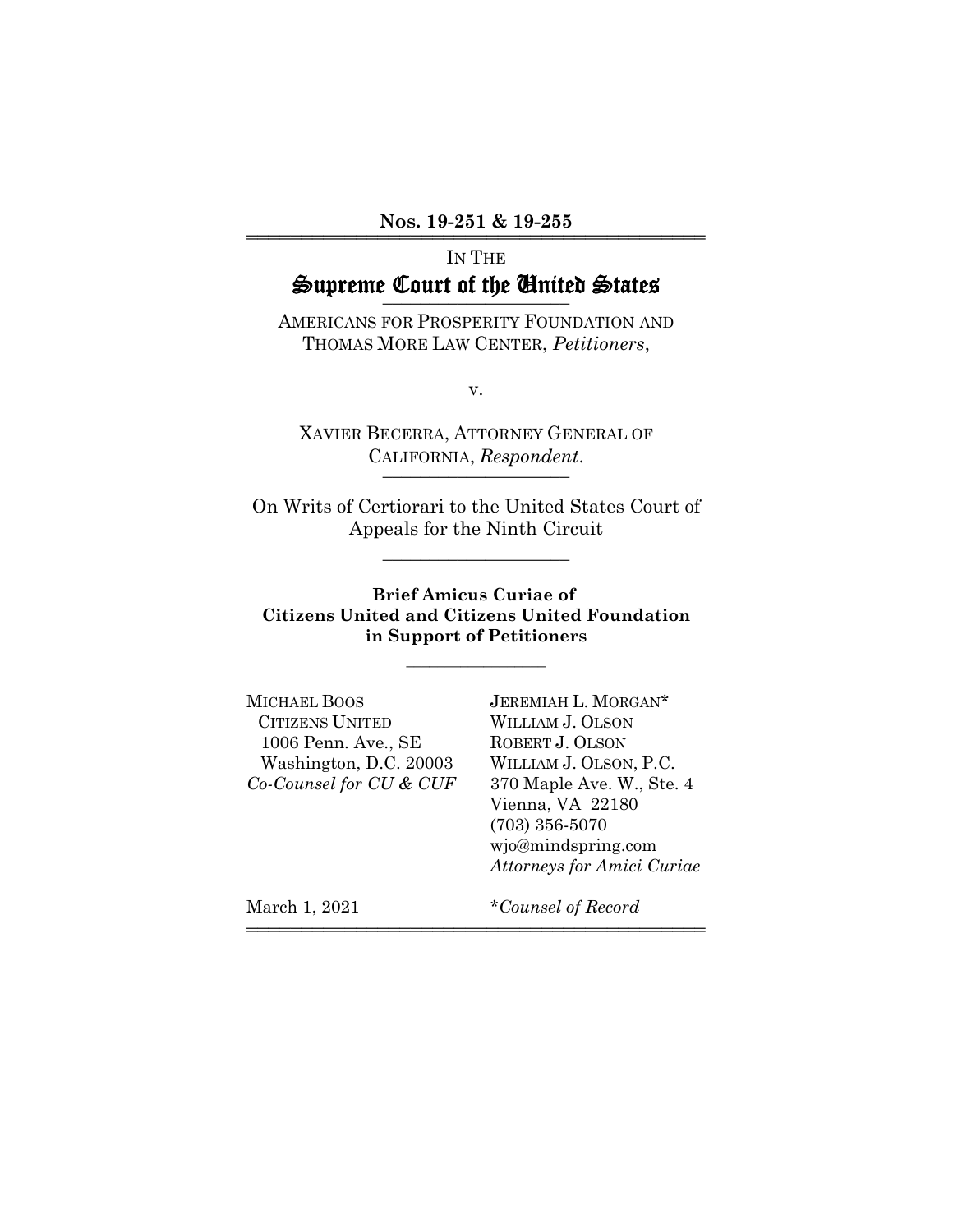# **TABLE OF CONTENTS**

Page

|    |             | INTEREST OF THE AMICI CURIAE<br>1                                                                                                                                                              |
|----|-------------|------------------------------------------------------------------------------------------------------------------------------------------------------------------------------------------------|
|    |             | $\overline{2}$                                                                                                                                                                                 |
|    |             | 3<br>$\operatorname{ARGUMENT}$                                                                                                                                                                 |
| I. |             | THE CIRCUIT COURT'S OPINION MISAPPLIES<br>THE RULE ESTABLISHED BY THIS COURT IN<br>- 3                                                                                                         |
|    | А.          | The NAACP Decision Protects<br>Associational Anonymity, Not Just the<br>NAACP<br>3                                                                                                             |
|    | B.          | The Facts of AFPF Are Remarkably<br>Similar to the Facts of NAACP<br>7                                                                                                                         |
|    | $C_{\cdot}$ | The NAACP Decision Should Not Be<br>Read to Require Every Nonprofit to<br>Show Harassment and Retaliation<br>10                                                                                |
|    | D.          | The Reasons to Disregard the<br>Associational Rights Protected by<br>NAACP v. Alabama in Campaign<br>Finance Cases Are Not Present Here<br>12                                                  |
|    | Е.          | This Court Should Follow Justice<br>Thomas's Lead in His Robust Protection<br>of Associational Rights, and Not Rely on<br>Doe v. Reed $\ldots \ldots \ldots \ldots \ldots \ldots \ldots$<br>13 |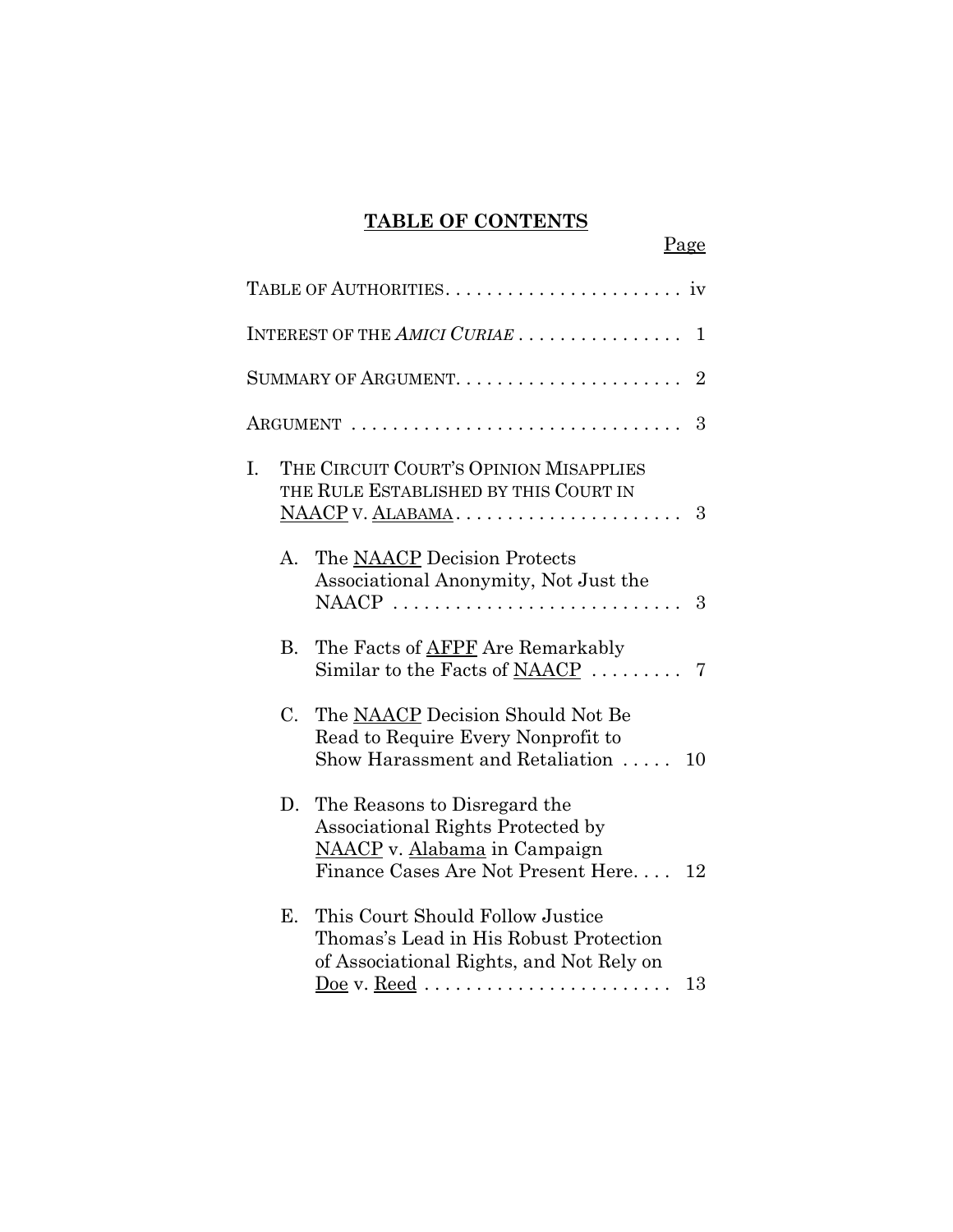| II. |           | THE NINTH CIRCUIT'S EXCLUSIVE FOCUS ON<br><b>INTEREST BALANCING CAUSED IT TO</b><br><b>IGNORE THE FIRST AMENDMENT</b><br>ANONYMITY PRINCIPLES                  | 17 |
|-----|-----------|----------------------------------------------------------------------------------------------------------------------------------------------------------------|----|
|     | A.        | The Ninth Circuit's Opinion Focused on<br>the Application of an Interest Balancing<br>$Test \dots \dots \dots \dots \dots \dots \dots \dots \dots \dots \dots$ | 17 |
|     | <b>B.</b> | <b>Judicial Interest Balancing Allows</b><br>Judges to Elevate Their Will over<br>Constitutional Text                                                          | 20 |
|     | C.        | Interest Balancing Tests Call into<br>Question the Court's Authority to<br>Undertake Judicial Review                                                           | 25 |
|     |           | III. CALIFORNIA CANNOT CONDITION CHARITIES'<br><b>EXERCISE OF FIRST AMENDMENT RIGHTS ON</b><br>THEIR WAIVER OF FEDERAL TAX RETURN<br>PROTECTIONS               | 27 |
|     | A.        | IRS Form 990 Schedule B Is a Protected<br>Federal Form                                                                                                         | 28 |
|     | B.        | Federal Law Prohibits the Disclosure of<br>Schedule B Donor Information Except as<br>Lawfully Authorized by the $IRS$                                          | 29 |
|     | C.        | The Federal Statutory Scheme Protects<br>the Records the Attorney General                                                                                      | 31 |

ii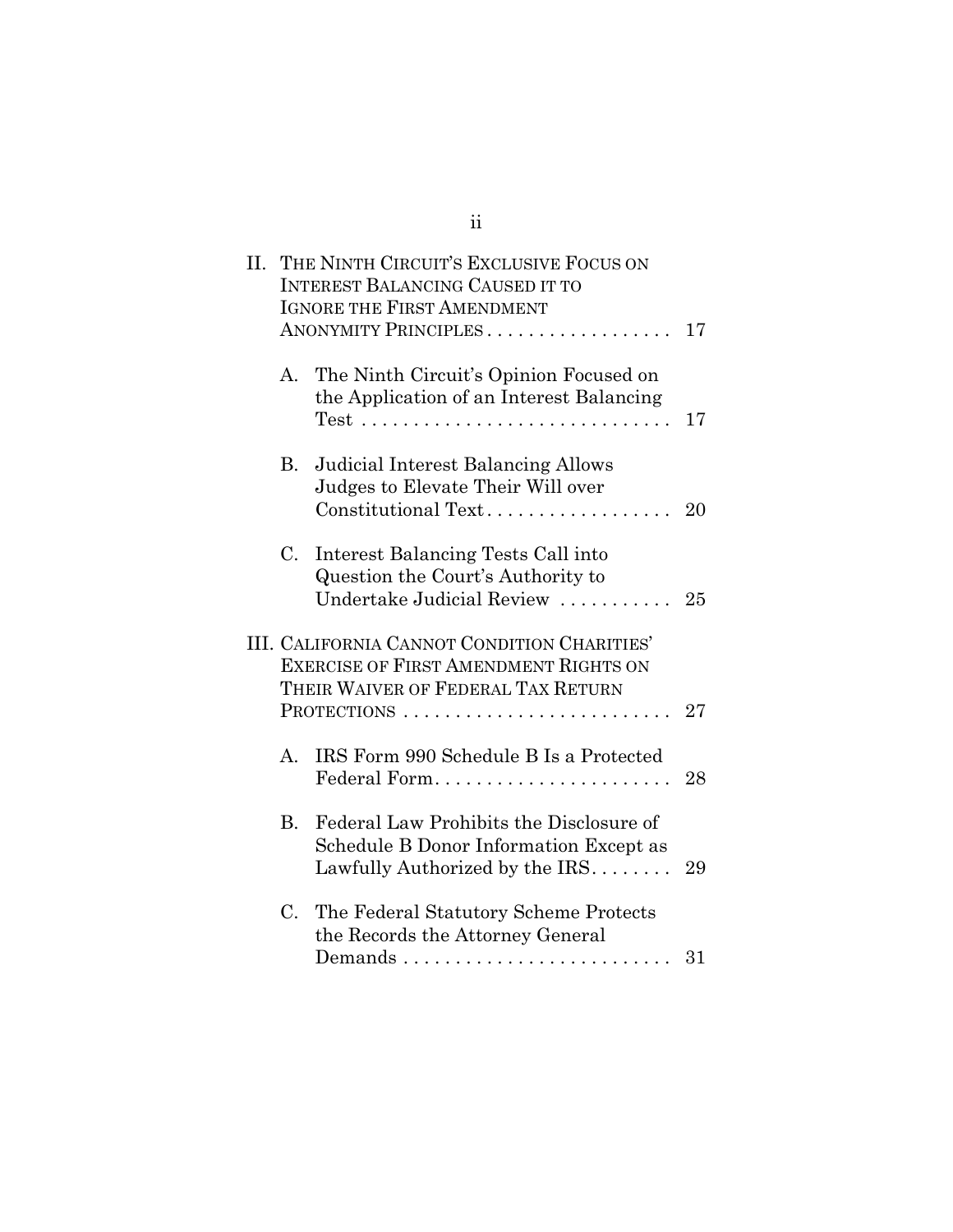| D. The Attorney General's Demand Also                                                                                                     |    |
|-------------------------------------------------------------------------------------------------------------------------------------------|----|
| E. Charities Cannot Be Forced to Waive<br>Federal Protections in Order to Engage<br>in First Amendment Activity $\ldots \ldots \ldots$ 34 |    |
| $CONCLUSION \ldots \ldots \ldots \ldots \ldots \ldots \ldots \ldots \ldots$                                                               | 35 |

iii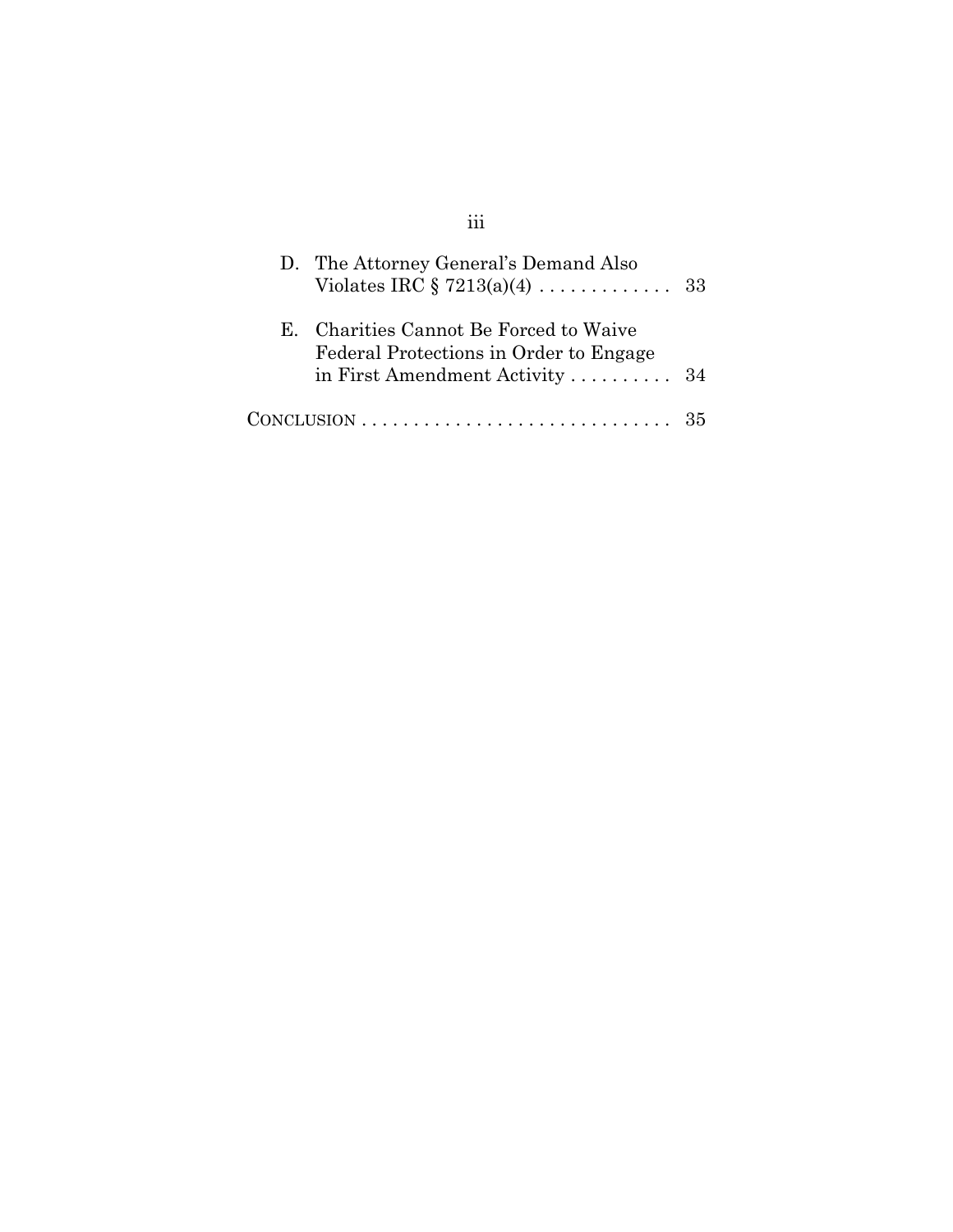#### **TABLE OF AUTHORITIES**

#### Page

# U.S. CONSTITUTION Amendment I . . . . . . . . . . . . . . . . . . . . . . . . 2, *passim* Amendment II . . . . . . . . . . . . . . . . . . . . . . . 7, 20, 21 Amendment XIV. . . . . . . . . . . . . . . . . . . . . . . . . . . . 3 Article V . . . . . . . . . . . . . . . . . . . . . . . . . . . . . . . . . 26 STATUTES 26 U.S.C. § 6103 . . . . . . . . . . . . . . . . . . . . . 29, *passim* 26 U.S.C. § 6104 . . . . . . . . . . . . . . . . . . . . . 30, 31, 32 26 U.S.C. § 7213 . . . . . . . . . . . . . . . . . . . . . 29, 33, 34 CASES Brown v. Socialist Workers '74 Campaign Committee, 459 U.S. 87 (1982) . . . . . . . . . . . . 10 Buckley v. Valeo, 424 U.S. 1 (1976). . . . . . 10, *passim* Citizens United v. FEC, 558 U.S. 310 (2010) . 18, 25 Citizens United v. Schneiderman, 882 F.3d 374 (2018) . . . . . . . . . . . . . . . . 1, *passim* Delaware Strong Families v. Matthew Denn, Attorney General of Delaware, 136 S.Ct. 2376 (2016). . . . . . . . . . . . . . . . . . . . 16 District of Columbia v. Heller, 554 U.S. 570 (2008) . . . . . . . . . . . . . . . . 7, 20, 21 Doe v. Reed, 561 U.S. 186 (2010). . . . . . . . 13, *passim* Employment Division v. Smith, 494 U.S. 872 (1990) . . . . . . . . . . . . . . . . . . . . . 24 Heller v. District of Columbia, 670 F.3d 1244 (2011) . . . . . . . . . . . . . . . . . . . . 23 Korematsu v. United States, 323 U.S. 214 (1944) . . . . . . . . . . . . . . . . . . . . . 26 Marbury v. Madison, 5 U.S. 137 (1803) ..... 25, 26

iv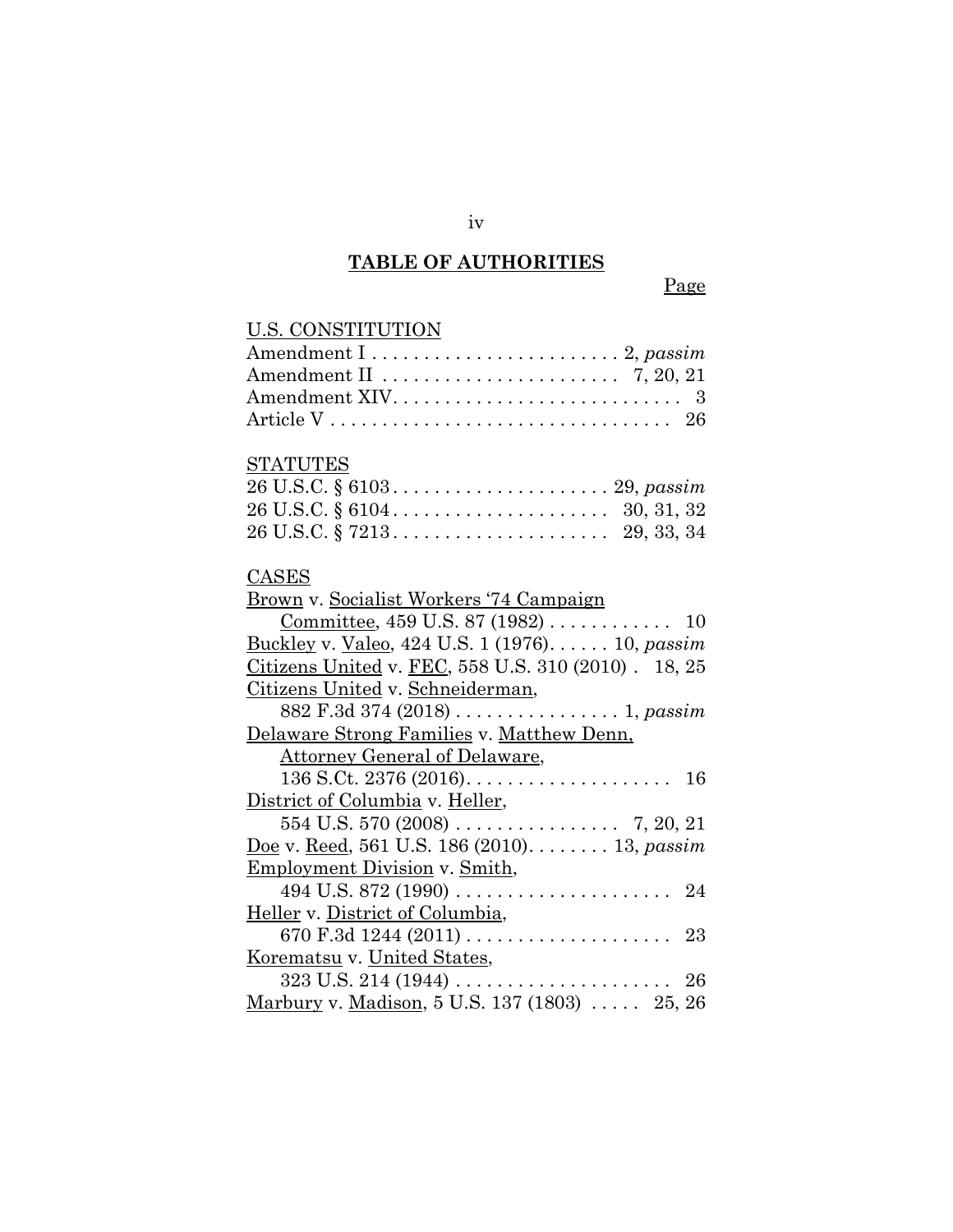| <u>McConnell</u> v. <u>FEC</u> , 540 U.S. 93 (2003) 25         |  |  |  |  |
|----------------------------------------------------------------|--|--|--|--|
| McIntyre v. Ohio Elections Commission,                         |  |  |  |  |
|                                                                |  |  |  |  |
| NAACP v. Alabama ex rel. Patterson,                            |  |  |  |  |
| 357 U.S. 449 (1958) $\dots \dots \dots \dots \dots 2$ , passim |  |  |  |  |
| Sherbert v. Verner, 374 U.S. 398 (1963) 24                     |  |  |  |  |
| <u>Trump</u> v. <u>Hawaii</u> , 138 S. Ct. 2392 (2018) 26      |  |  |  |  |
|                                                                |  |  |  |  |
| <b>MISCELLANEOUS</b>                                           |  |  |  |  |
| Alan Dershowitz, Cancel Culture: The Latest                    |  |  |  |  |
| <u>Attack on Free Speech and Due Process</u>                   |  |  |  |  |
| $(Hot \, Books: 2020).$<br>16                                  |  |  |  |  |
| A. Hamilton, Federalist No. 78, G. Carey & J.                  |  |  |  |  |
| McClellan, The Federalist at 405                               |  |  |  |  |
| 22                                                             |  |  |  |  |
| Andy Ngo, Unmasked: Inside Antifa's Radical                    |  |  |  |  |
| <b>Plan to Destroy Democracy</b>                               |  |  |  |  |
| $(C$ enter Street: 2021)<br>16                                 |  |  |  |  |
| A. Scalia, "Originalism: The Lesser Evil,"                     |  |  |  |  |
| 57 U. CIN. L. REV. 849 (1989)  22                              |  |  |  |  |
| Transcript of Oral Argument, District of Columbia              |  |  |  |  |
| v. Heller, No. 07-290 (Mar. 18, 2008) 20, 21                   |  |  |  |  |
| L. Tribe, American Constitutional Law                          |  |  |  |  |
|                                                                |  |  |  |  |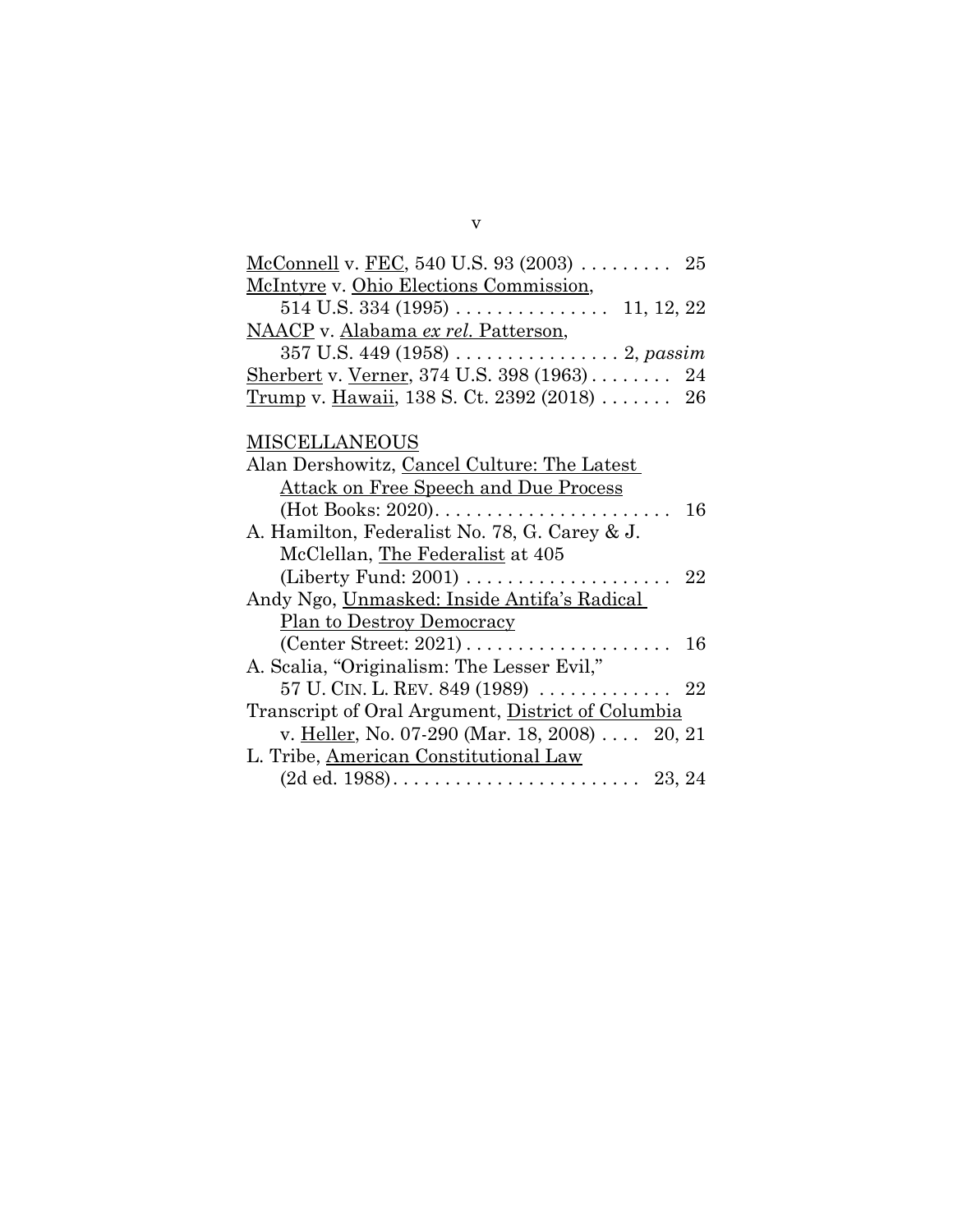#### **INTEREST OF THE** *AMICI CURIAE*<sup>1</sup>

Citizens United is a nonprofit social welfare organization, exempt from federal income tax under Internal Revenue Code ("IRC") section 501(c)(4). Citizens United Foundation is a nonprofit educational and legal aid organization, exempt under IRC section 501(c)(3). *Amici* organizations were established, *inter alia*, for the purpose of participating in the public policy process, including conducting research and informing and educating the public on the proper construction of state and federal constitutions, as well as statutes related to the rights of citizens, and questions related to human and civil rights secured by law. These *amici* challenged New York's demand that each group file an unredacted Schedule B. *See* Citizens United v. Schneiderman, 882 F.3d 274 (2d Cir. 2018). Additionally, these *amici* have filed numerous *amicus* briefs in this and other related cases, including:

- AFPF v. Becerra, Nos. 16-55727 & 16-55786, 9th Cir., Brief *Amicus Curiae* in Support of Plaintiff-Appellee and Affirmance (Jan. 27, 2017);
- AFPF v. Becerra, Nos. 16-55727 & 16-55786, 9th Cir., Brief *Amicus Curiae* in Support of Petition for Rehearing *En Banc* (Oct. 5, 2018); and
- AFPF v. Becerra, Nos. 19-251 & 19-255, U.S. Supreme Court, Brief *Amicus Curiae* in Support of Petitioners (Sept. 25, 2019).

<sup>&</sup>lt;sup>1</sup> It is hereby certified that counsel for all parties have consented to the filing of this brief; that no counsel for a party authored this brief in whole or in part; and that no person other than these *amici curiae*, their members, or their counsel made a monetary contribution to its preparation or submission.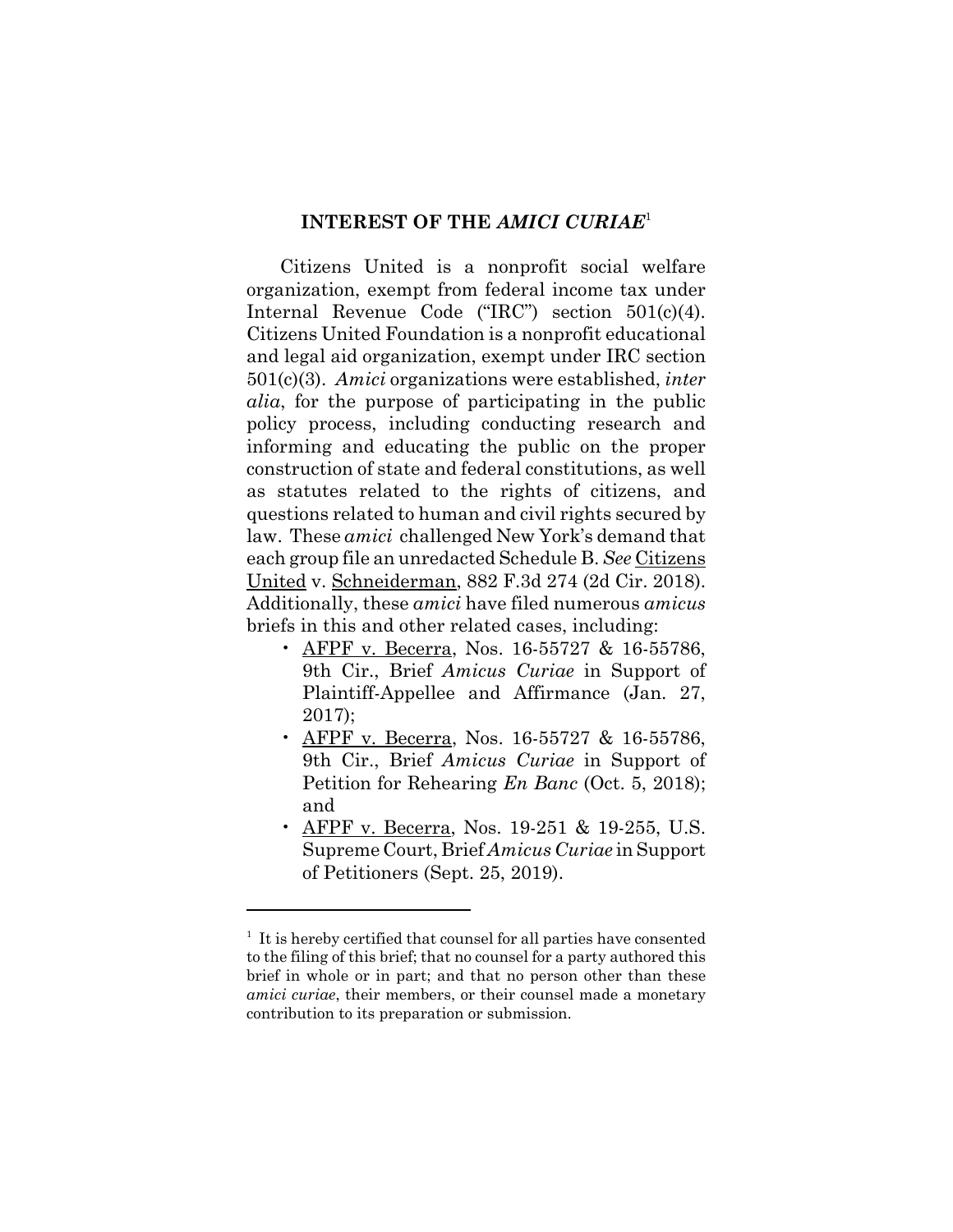#### **SUMMARY OF ARGUMENT**

Petitioners First Amendment challenge to California's compelled disclosure of the names, addresses, and contributions of their largest contributors invoked associational rights and anonymity principles. The Ninth Circuit understood this Court's landmark decision in NAACP v. Alabama, to have no application unless Petitioners suffered the exact type of harassment and retaliation suffered by NAACP members. The Ninth Circuit ignored the harassment suffered by Petitioners, ignored all the similarities between the two cases, and confined the NAACP decision to its facts. The First Amendment and Due Process Clause of the Fourteenth Amendment provide strong textual support for anonymous advocacy and anonymous publishing, including mailings, and since the Framers utilized anonymous speech in founding our Republic, the anonymity of today's political activists should be likewise respected.

The interest balancing test adopted by the Ninth Circuit allowed that court to elevate its will over the constitutional text in an area where the People already did the interest balancing in adopting their Constitution.

Federal law shields donor information while providing a method for state officials to obtain a nonprofit's unredacted Schedule B – a federal tax return. California attempts both to circumvent federal secrecy statutes, and condition the exercise of a constitutional right on yielding a federal protection a demand which itself may violate federal law.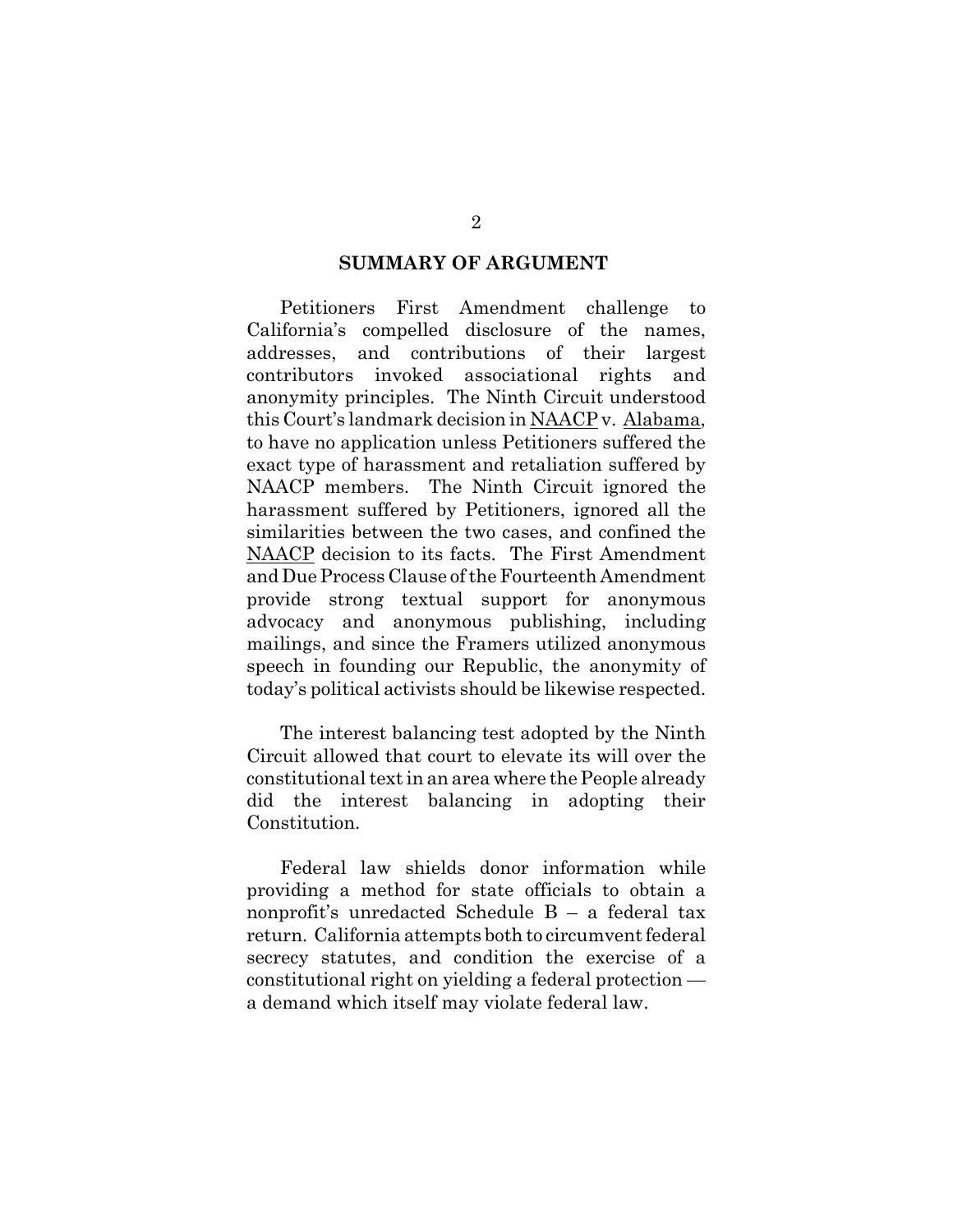#### **ARGUMENT**

### **I. THE CIRCUIT COURT'S OPINION MISAPPLIES THE RULE ESTABLISHED BY THIS COURT IN NAACP V. ALABAMA.**

### **A. The NAACP Decision Protects Associational Anonymity, Not Just the NAACP.**

Sixty-three years ago, in what is widely viewed as a landmark decision, this Court unanimously protected the list of members of and contributors to a nonprofit organization, the NAACP, from the prying eyes of a state Attorney General. *See* NAACP v. Alabama *ex rel.* Patterson, 357 U.S. 449 (1958). In an opinion written by Justice John Marshall Harlan II, this Court rejected Alabama's demand that the NAACP turn over its membership and donor list to a State official as a condition of doing business in the State and concluded that such a condition violated the Due Process clause of the Fourteenth Amendment.

The Ninth Circuit refused to apply the rule of anonymity laid down in NAACP, viewing the anonymity protection as one which could be readily overcome by a government assertion of a need for the information. That is not the nature of the anonymity principle laid down in NAACP. Consider how the NAACP Court described the associational freedom in the strongest of terms.

• "Effective advocacy of both public and private points of view, particularly **controversial**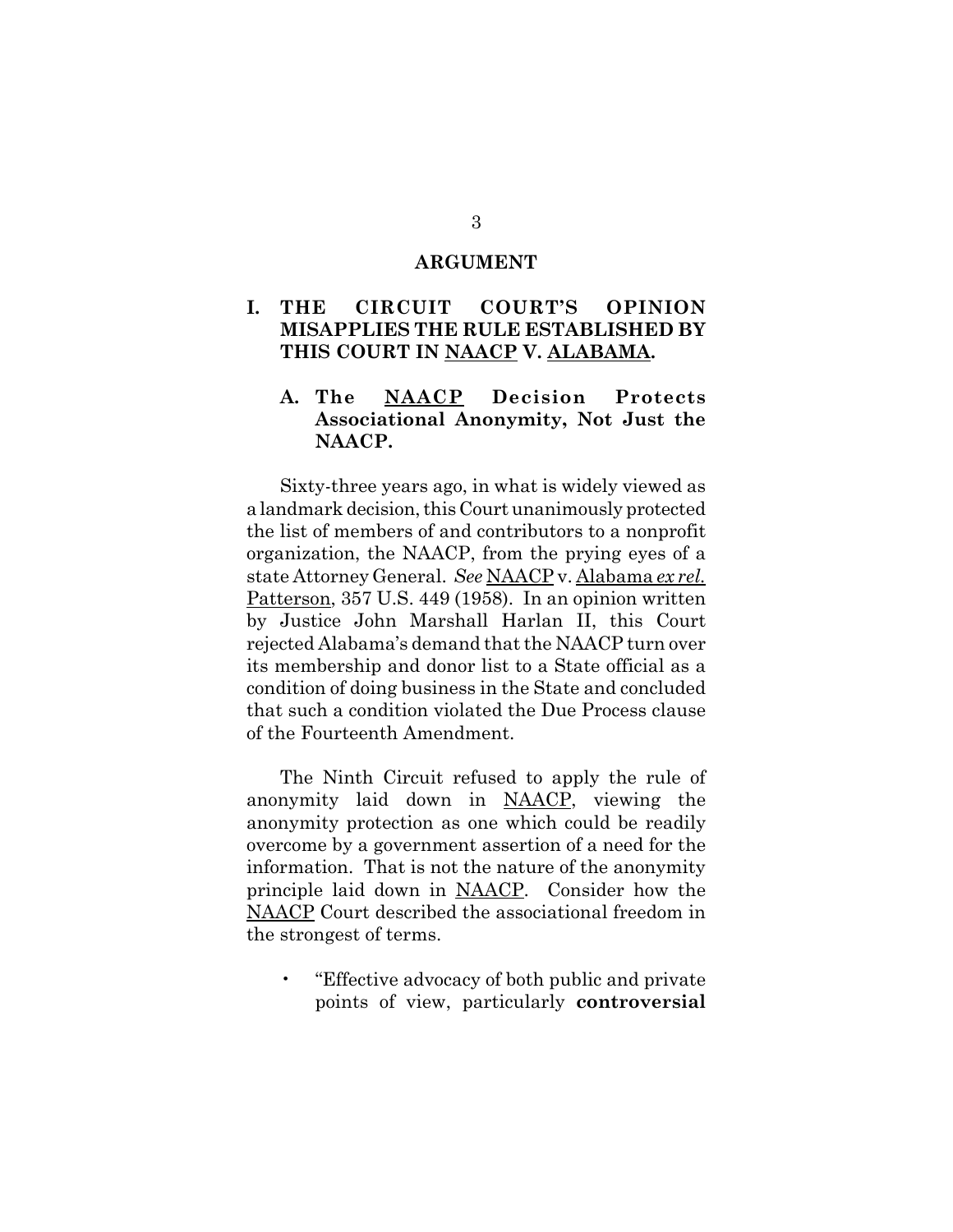ones, is undeniably **enhanced by group association**, as this Court has more than once recognized by remarking upon the close nexus between the freedoms of speech and assembly." *Id.* at 460 (emphasis added).

- "It is beyond debate that freedom to engage in association for the advancement of beliefs and ideas is an inseparable aspect of the '**liberty**' assured by the **Due Process Clause** of the Fourteenth Amendment, which embraces freedom of speech." *Id*. (emphasis added).
- "In the domain of these indispensable liberties, whether of speech, press, or association, the decisions of this Court recognize that **abridgment** of such rights, even though unintended, may inevitably **follow** from varied forms of **governmental action**." *Id*. at 461 (emphasis added).
- "**[C]ompelled disclosure** of affiliation with groups engaged in advocacy may constitute as effective a **restraint on freedom of association** as the forms of governmental action in [prior cases] were thought likely to produce upon the particular constitutional rights there involved." *Id*. (emphasis added).
- "**Compelled disclosure** of membership in an organization engaged in advocacy of particular beliefs is of the same order [as requiring adherents of particular religious faiths or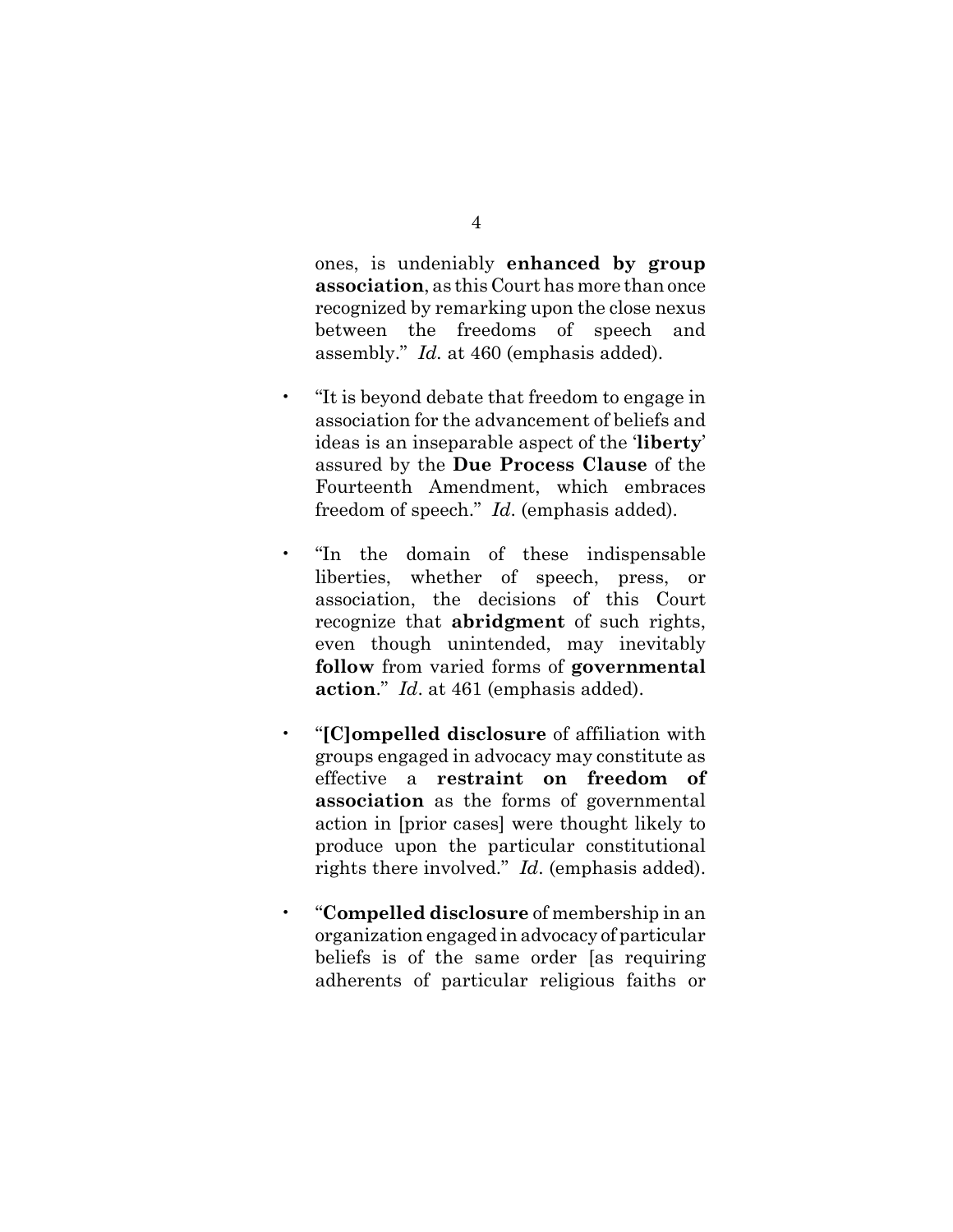political parties to **wear armbands**.]" *Id*. at 462.

Justice Harlan wrapped up his observations about the threat that compelled disclosure presents to controversial organizations with a rousing defense of the role of voluntary associations in our Constitutional Republic:

 Inviolability of **privacy** in group **association** may in many circumstances be **indispensable** to preservation of freedom of association, particularly where a group espouses **dissident beliefs**. [*Id*. at 462 (emphasis added).]

The Ninth Circuit seemed to believe that  $A F P F^2$ could not assert anonymity protection unless it could show that in the past its members and donors had suffered the same type of harassment and retaliation previously suffered by the members and donors of NAACP. To be sure, there were occasions in Justice Harlan's opinion where he focused attention on the record of harassment (and worse) that had been suffered by NAACP members as supporting the need to protect its membership and donor list, including the following:

We think that the production order ... must be regarded as entailing the likelihood of a substantial restraint upon the exercise by petitioner's members of their right to freedom

<sup>2</sup> For ease of reference, these *amici* refer to the AFPF and Thomas More cases jointly as "AFPF."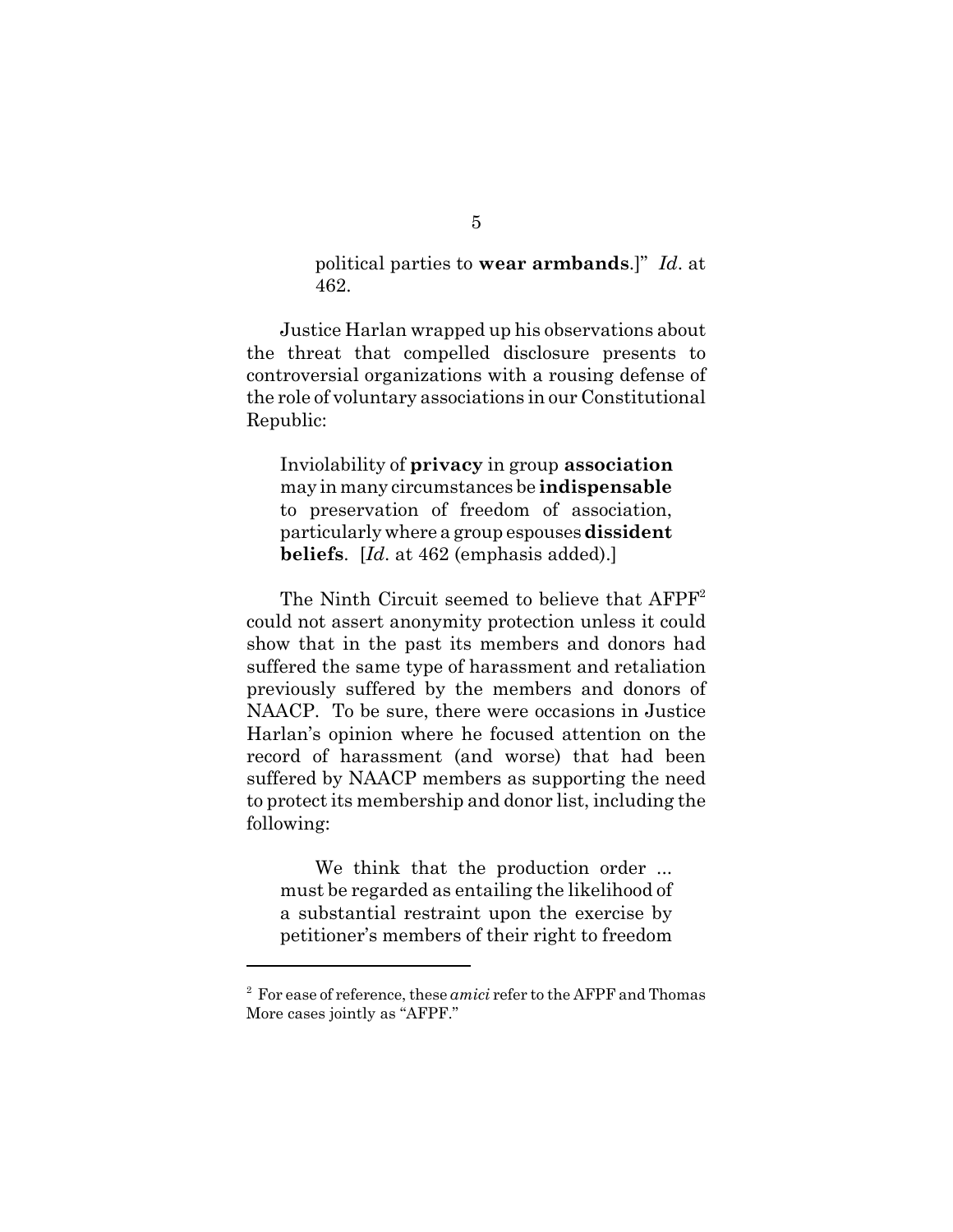of association. Petitioner has made an uncontroverted showing that on **past occasions** revelation of the identity of its rank-and-file members has exposed these members to economic reprisal, loss of employment, threat of physical coercion, and other manifestations of public hostility. Under these circumstances, we think it apparent that **compelled disclosure** of petitioner's Alabama membership is **likely to affect adversely** the ability of petitioner and its members to pursue their **collective effort** to foster beliefs which they admittedly have the right to advocate, in that it **may induce members to withdraw** from the Association and dissuade others from joining it because of **fear of exposure** of their beliefs shown through their associations and of the consequences of this exposure. [*Id*. at 462-63 (emphasis added).]

First, it should be noted that AFPF did make a strong showing of harassment and threats, but it was dismissed with a wave of the Ninth Circuit's collective hand as not showing disclosure would "'**actually** and **meaningfully** deter contributors.'"<sup>3</sup> AFPF at 1014. Yet those same facts were viewed quite differently by District Court Judge Real, who heard the evidence presented during a bench trial and found the threat substantial:

<sup>3</sup> Contrast that test to the NAACP test: whether disclosure "**may** induce members to withdraw."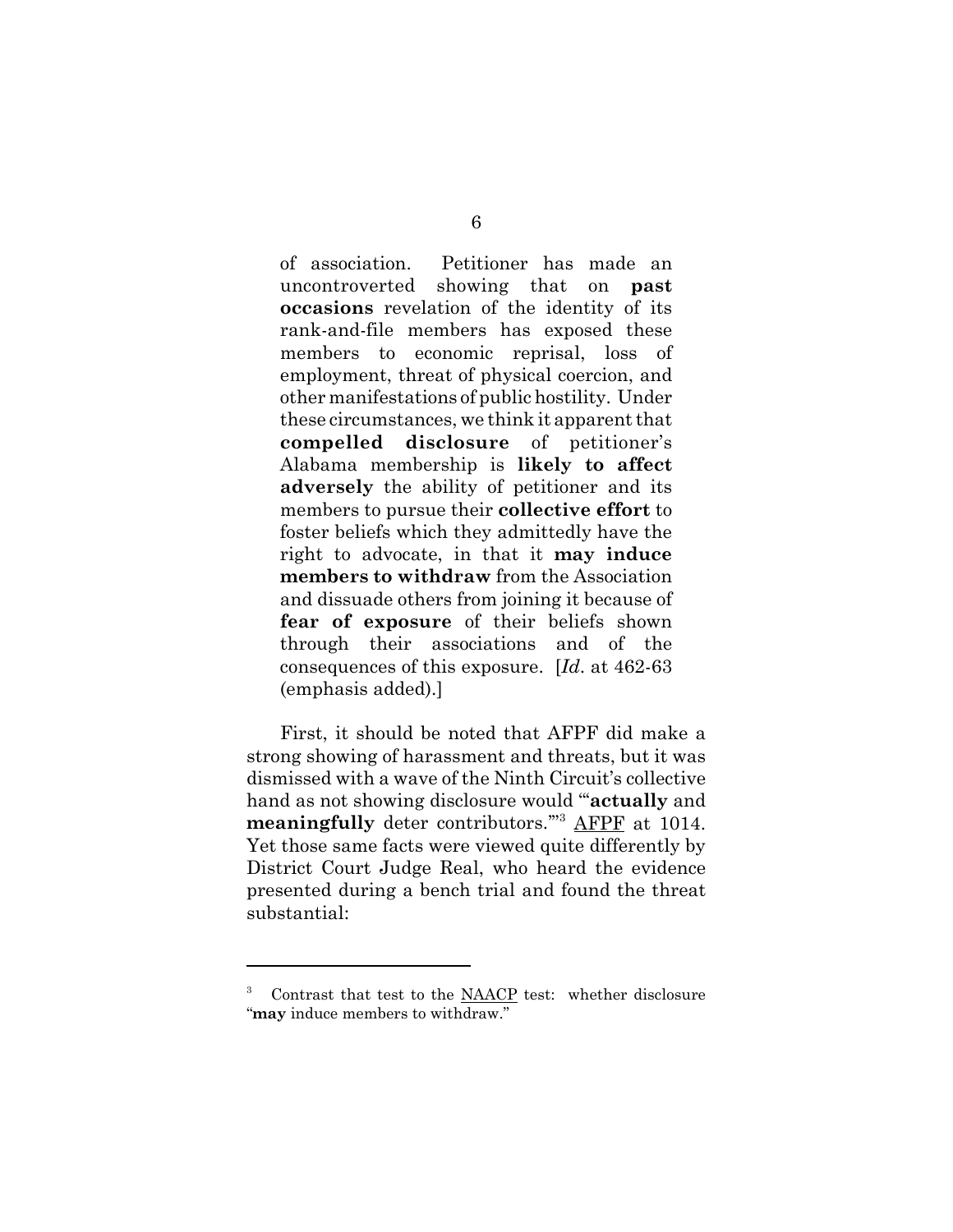[A]lthough the Attorney General correctly points out that such abuses are not as violent or pervasive as those encountered in *NAACP v. Alabama* or other cases from that era, **this Court is not prepared to wait until an AFP opponent carries out one of the numerous death threats made against its members**. [AFPF v. Harris, 182 F. Supp. 3d 1049, 1056 (C.D.CA. 2016) (emphasis added).]

Second, the Ninth Circuit's effort to confine the rule of NAACP to the precise facts of that earlier case is similar to the argument made by some opponents of the Second Amendment that District of Columbia v. Heller, 554 U.S. 570 (2008) should be read to protect only the right of an American to own one handgun which must be kept in the home. If constitutional rulings are narrowly confined to their facts, then the principles articulated in this Court's decisions can be ignored at will by the lower courts. If adopted, that approach will require this Court to vastly increase its docket so that every factual permutation of every constitutional principle can be litigated and resolved only by this Court.

### **B. The Facts of AFPF Are Remarkably Similar to the Facts of NAACP.**

In truth, each of Justice Harlan's statements of constitutional principle set out in Subsection I.A, *supra*, that applied to protect NAACP members and donors also should be applied to protect Petitioners. Indeed, the key facts of the NAACP case are quite similar to the AFPF case: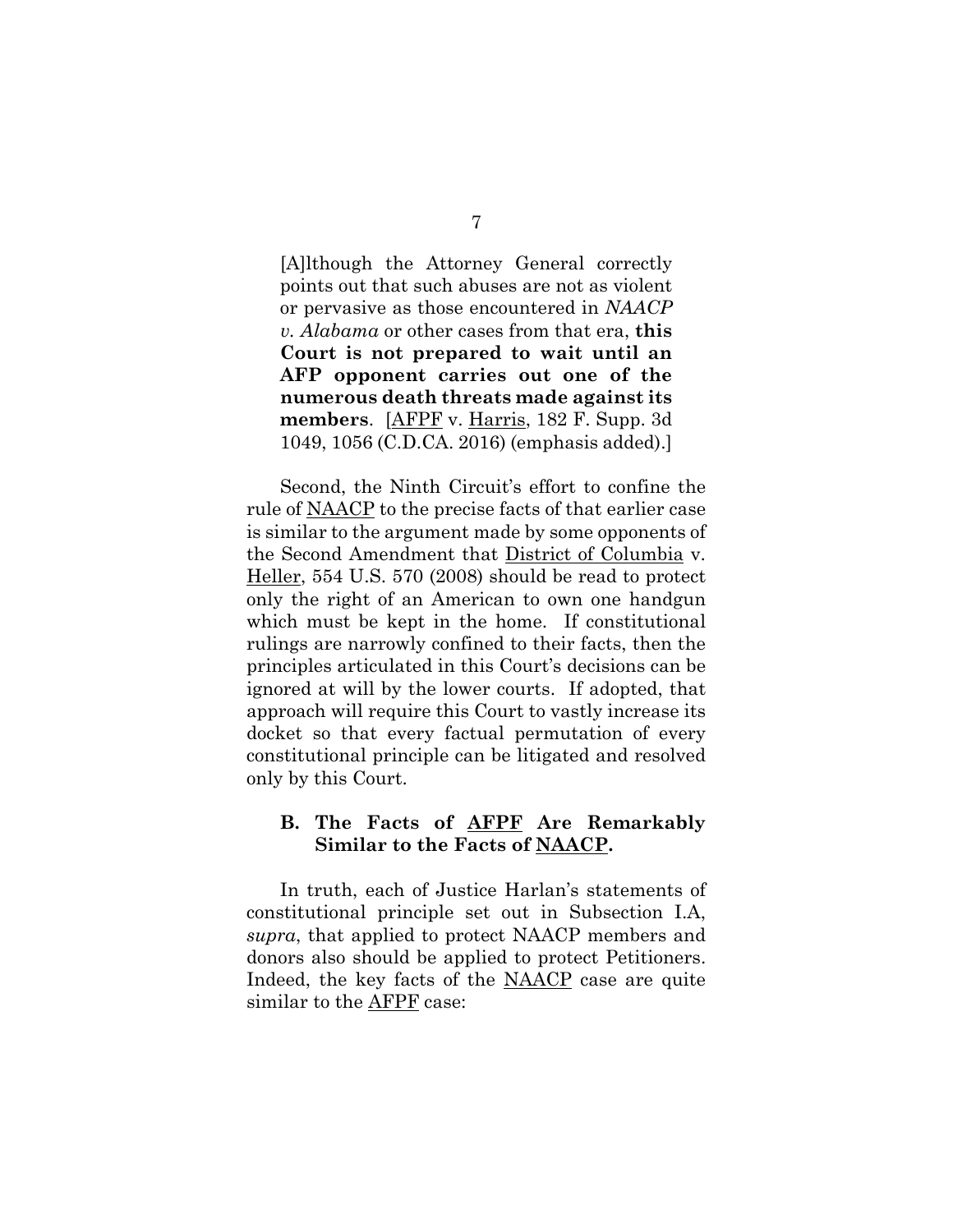In NAACP, an Alabama statute required a foreign corporation to provide donor and member information before qualifying to do business. *See* NAACP at 464. In AFPF, a California rule requires foreign and domestic nonprofit corporations to reveal donor information before being allowed to send mail into California to solicit contributions. *See* AFPF at 1004.

In NAACP, Alabama sought the list of "members" and "agents" of the Association not for public disclosure, but for Alabama's use in "adequate preparation for the hearing" on a demurrer submitted by the NAACP. NAACP at 453. In AFPF, despite the previous negligent public dissemination of information about many donors, the Attorney General assures nonprofits that its filings will not be made public "except in very limited circumstances." AFPF at 1004.

To obscure the similarities between the cases as to harassment suffered by members and donors, the Ninth Circuit used a rather deceptive approach. Rather than looking directly to the facts set out in the NAACP decision, the Ninth Circuit relied on the Second Circuit's opinion in Citizens United v. Schneiderman, 882 F.3d 374 (2018), which described the facts in the NAACP case as follows:

In *NAACP*, the Court was presented . . . with "an uncontroverted showing that on past occasions revelation of the identity of its rankand-file members has exposed those members to economic reprisal, loss of employment, [and] threat of physical coercion," and it was well known at the time that civil rights activists in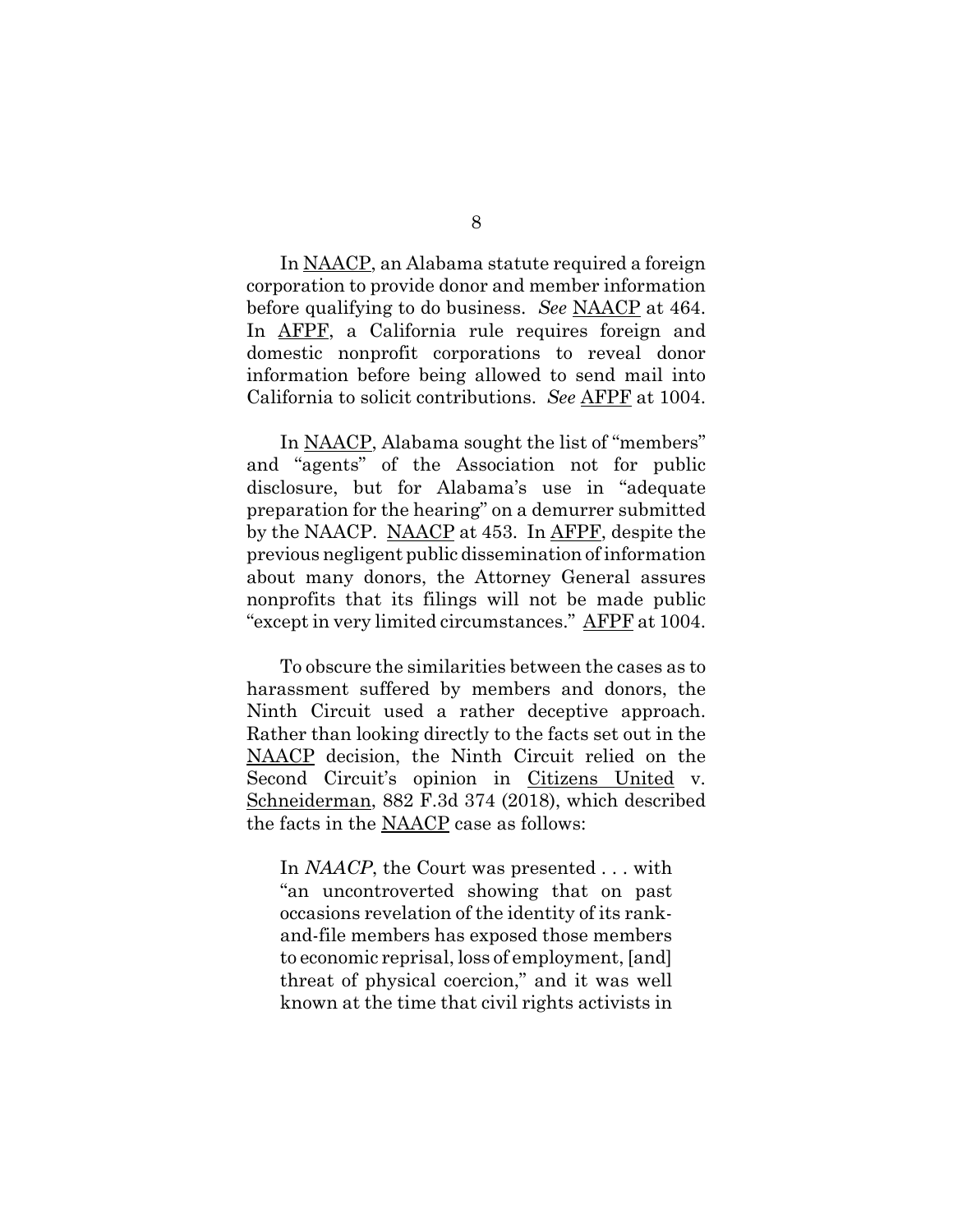Alabama and elsewhere had been **beaten** and/or **killed**. [AFPF at 1014, n.5 (emphasis added).]

A review of the NAACP decision shows that neither "beaten" nor "killed" appear in the text. Inclusion of those claims of extreme violence first helped the Second Circuit, and now helped the Ninth Circuit, find the nonprofit's claims of harassment insufficient when compared to the fabricated facts read into NAACP. In fact, the Schneiderman decision then went on to place a distinctly modern "woke" spin on the facts of NAACP.

NAACP members **rightly feared** violent retaliation from **white supremacists** for their membership in an organization then actively fighting to overthrow Jim Crow. *Id*. Ample evidence of past retaliation and threats had been presented to the Court. Requiring the NAACP to turn over its member list to **a state government that would very likely make that information available to violent white supremacist organizations**, the Court concluded, would reasonably **prevent at least some of those members** from engaging in further speech and/or association. *Id*. at 462-63. Such chilling of expression is repugnant to the First Amendment. It can only be justified when the state's interest outweighs the harm to expression and association interests, as Alabama's did not. *Id*. at 463-66. [Schneiderman at 381 (emphasis added).]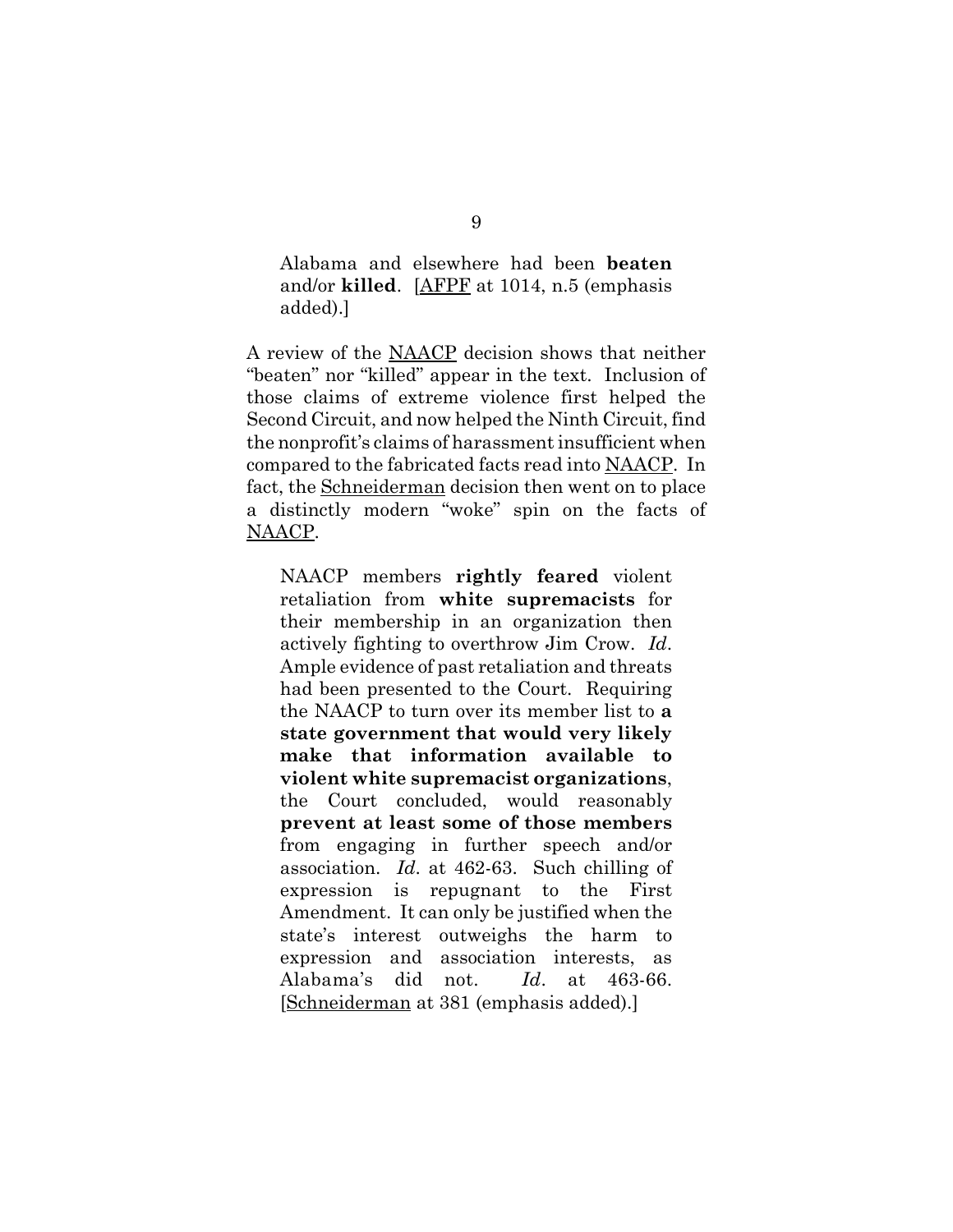In cloaking the rule of the NAACP case in the modern terminology of "white supremacy" — again using words that appear nowhere in the NAACP decision — the Second Circuit, and now the Ninth Circuit, found it much easier to conclude that the NAACP decision had created a narrow rule designed to protect only civil rights organizations threatened by violent "white supremacist" organizations suffering "beatings" and "killings."

On the other hand, where convenient, the Ninth Circuit disregarded Schneiderman. The Second Circuit statement quoted above indicates that under the NAACP decision, all that would be required is that the threats would "prevent **at least some** of those members" from continuing their association. Schneiderman at 381. But the Ninth Circuit refused to protect AFPF even though it found "the plaintiffs' evidence shows that *some* **individuals** who have or would support the plaintiffs *may* be deterred from contributing..." AFPF at 1014 (bold added).

# **C. The NAACP Decision Should Not Be Read to Require Every Nonprofit to Show Harassment and Retaliation.**

To be sure, some of this Court's decisions have focused on the degree of harm that would be suffered by those whose identities were revealed by compelled disclosure.<sup>4</sup> However, the constitutional principle of

<sup>4</sup> *See, e.g.*, campaign finance cases Buckley v. Valeo, 424 U.S. 1 (1976); Brown v. Socialist Workers '74 Campaign Committee, 459 U.S. 87 (1982). *See* section I.D., *infra*.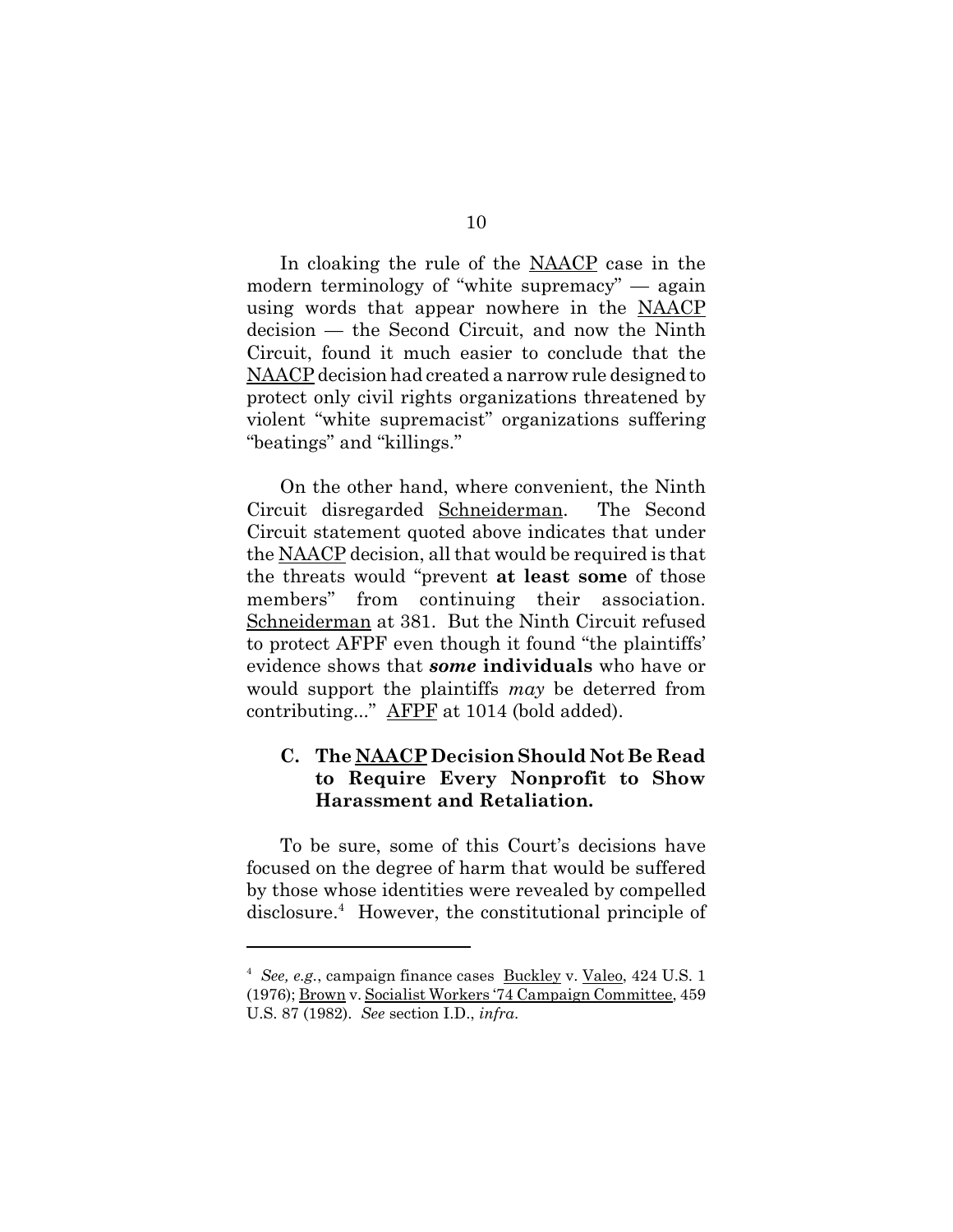associational anonymity should protect Americans even if they could not demonstrate to a judicial tribunal the full nature and extent of the threat of retaliation they fear. The principle of non-disclosure applies with or without such a showing. In 1995, Justice Thomas presented a lengthy review of the view of the Framers about anonymous political action, and there was no indication that they believed that anonymity only applied when harm could be shown:

There is little doubt that the Framers engaged in anonymous political writing. The essays in the Federalist Papers, published under the pseudonym of "Publius," are only the most famous example of the outpouring of anonymous political writing that occurred during the ratification of the Constitution. Of course, the simple fact that the Framers engaged in certain conduct does not necessarily prove that they forbade its prohibition by the government. See *post*, at 373 (Scalia, J., dissenting). In this case, however, the historical evidence indicates that Founding-era Americans opposed attempts to require that anonymous authors reveal their identities on the ground that forced disclosure violated the "freedom of the press." [McIntyre v. Ohio Elections Commission, 514 U.S. 334, 360-61 (1995) (Thomas, J., concurring).]

To be sure, Justice Thomas's analysis was grounded in freedom of the press, but those nonprofits which publish their positions in letters and mail them to California with requests for contributions are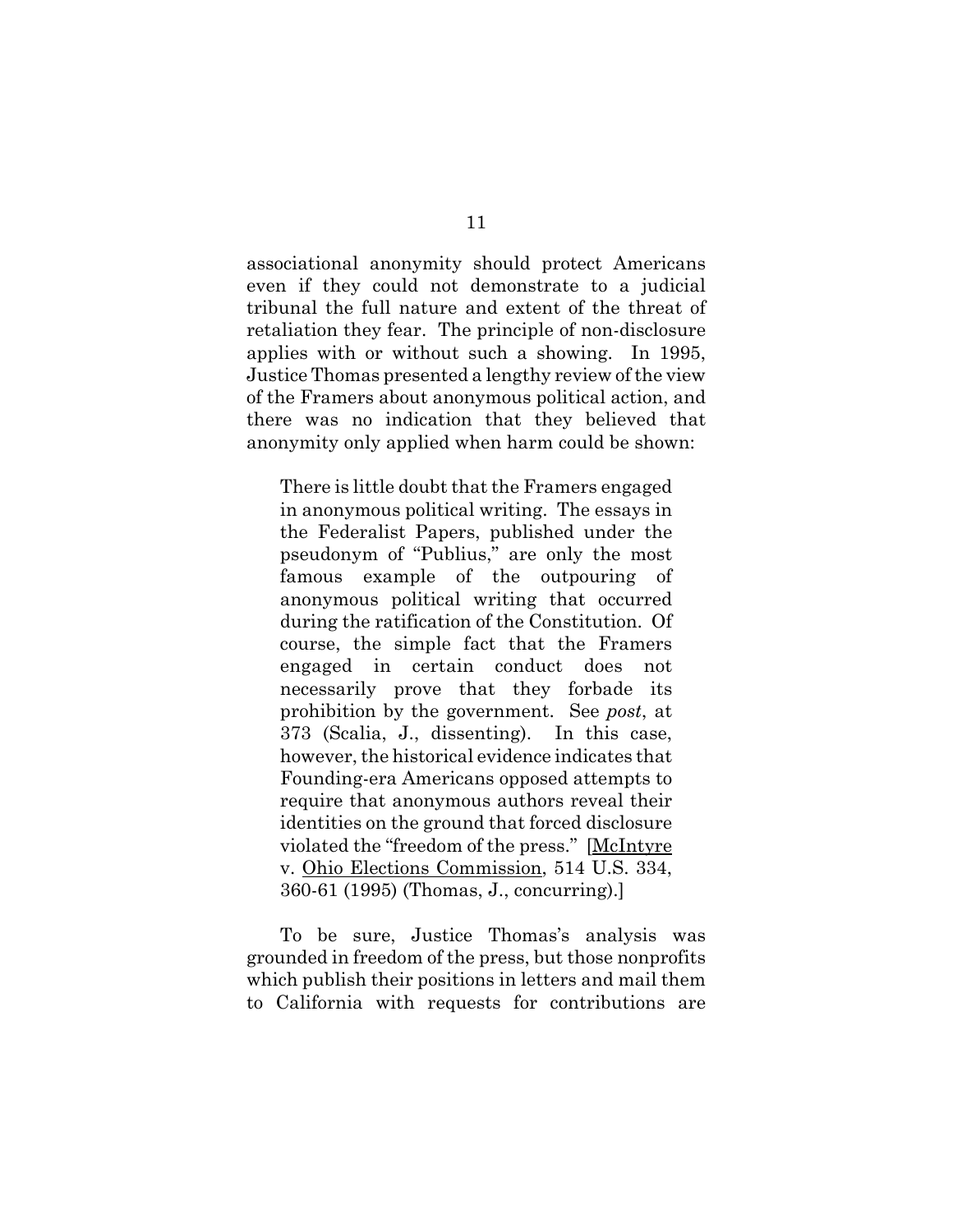triggering the press freedom as much as associational freedom. Madison, Hamilton, and Jay were not required to demonstrate that harm would have come to them before publishing the Federalist Papers anonymously. The same is true for many of the illustrations Justice Thomas provides in his McIntyre concurrence. This case provides the opportunity for this Court to breathe new life into its NAACP landmark case, and to show that it applies without the need to show specific harm, and applies regardless of race-based considerations as to the parties involved.

# **D. The Reasons to Disregard the Associational Rights Protected by NAACP v. Alabama in Campaign Finance Cases Are Not Present Here.**

Two decades after NAACP v. Alabama, this Court found that despite that decision, the need for public disclosure of donors to federal elections would generally override the constitutional protections. *See* Buckley v. Valeo at 64 (1976). In Buckley, this Court took pains to explain that a different rule applied to elections, where there was a vital need to provide "the electorate with information 'as to where political campaign money comes from and how it is spent by the candidate' in order to aid the voters in evaluating those who seek federal office." *Id*. at 66-67. Even in that special case of elections — where the perceived need for disclosure completely overtook anonymity principles — it allowed for cases where certain minor parties could be exempted from those requirements. Id. at 72. The standard of harassment set in Buckley, where anonymity was completely supplanted by the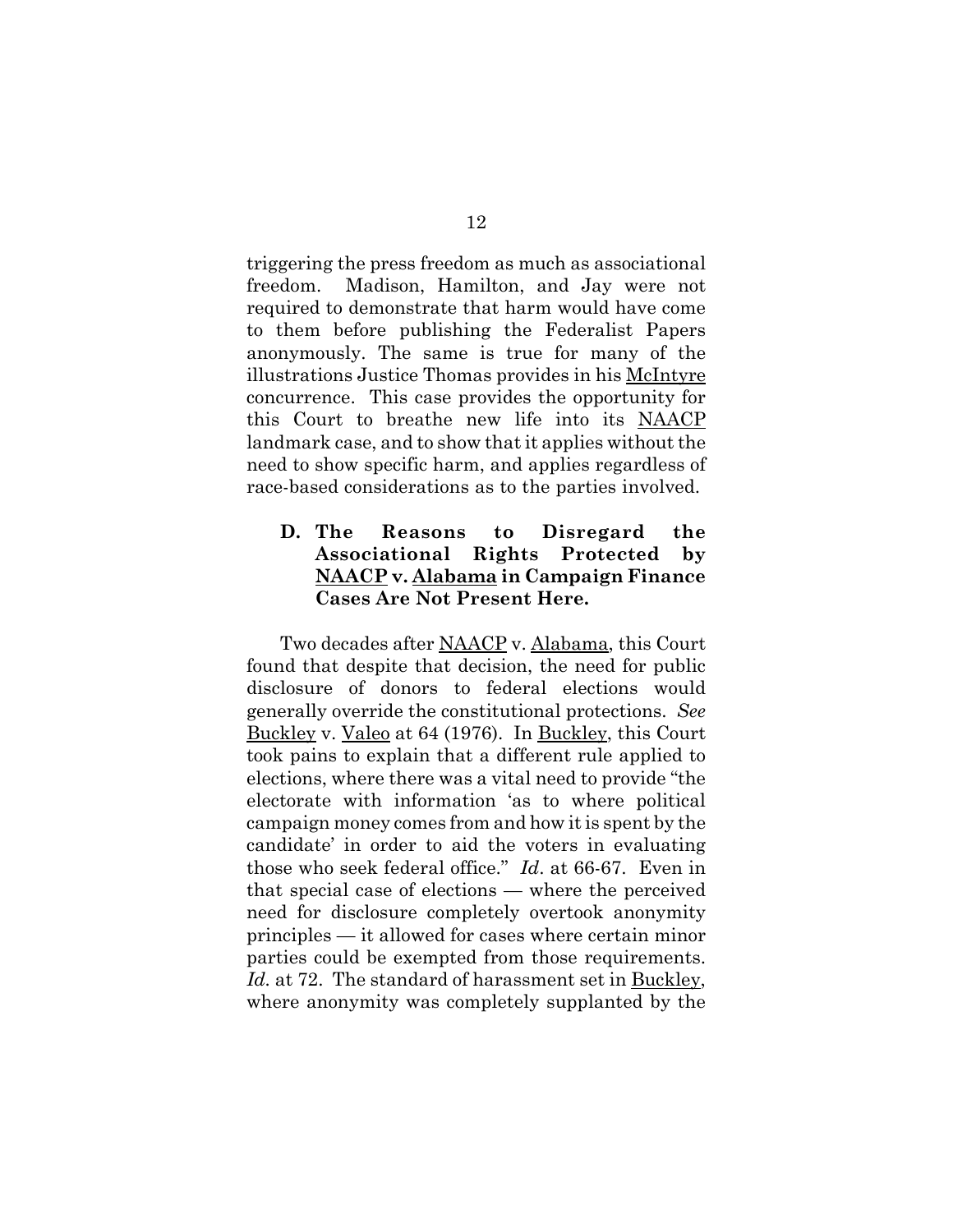perceived need for plenary disclosure, is quite different from any standard of harassment that California may contends the NAACP decision created — where associational anonymity is the rule — not disclosure.<sup>5</sup>

# **E. This Court Should Follow Justice Thomas's Lead in His Robust Protection of Associational Rights, and Not Rely on Doe v. Reed.**

Associational rights were given short shrift by this Court in  $\underline{Doe}$  v. Reed, 561 U.S. 186 (2010), in striking down a challenge to the Washington Public Records  $Act.^6$  There, a Washington State referendum challenged a state law giving certain benefits to samesex couples, leading to a hotly contested battle. This Court elected to treat the challenge to disclosure of those who signed the petition for that referendum as a facial challenge, and refused to protect petition signers generally on the theory that public disclosure of their identities was substantially related to preserving the integrity of the electoral process. The rationale for the decision is complicated by the fact that there were five concurring opinions. Four of the Justices in the eight-person majority are no longer on the Court, and a fresh look at the issue needs to be taken — especially due to the change in the political climate over the past 11 years.

<sup>5</sup> In making this argument, these *amici* are not indicating agreement with the Buckley Court's decision on disclosure.

<sup>6</sup> *Amicus* Citizens United filed an amicus brief in Doe v. Reed (March 4, 2010).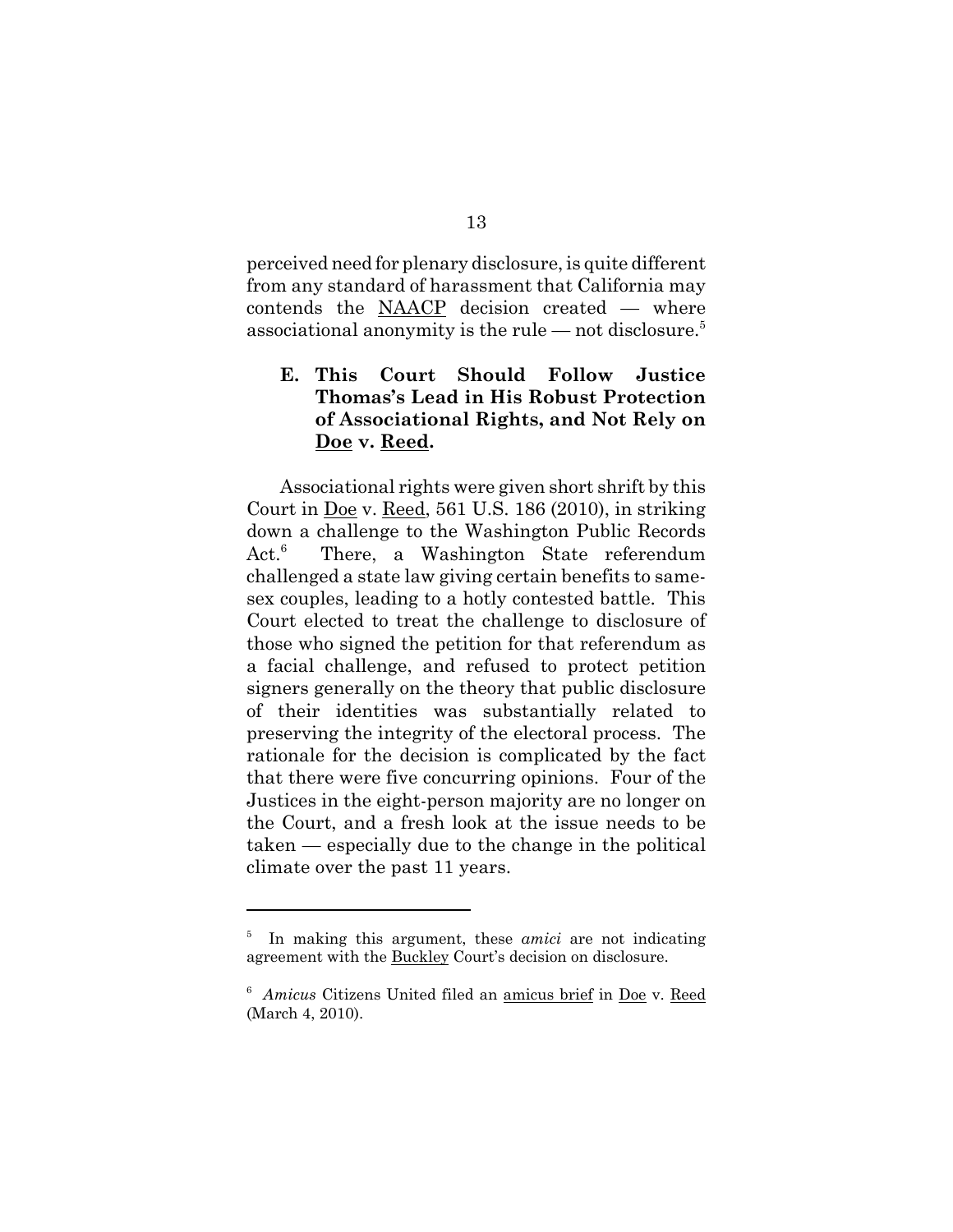Justice Thomas's dissent focused on the reason for associational freedom under the First Amendment, and concluded:

**compelled disclosure** of signed referendum and initiative petition under the Washington Public Records Act (PRA) ... **severely burdens** those rights and **chills** citizen **participation in the referendum process**. Given those burdens, I would hold that Washington's decision to subject all referendum petitions to public disclosure is unconstitutional because there will always be a less restrictive means by which Washington can vindicate its stated interest in preserving the integrity of its referendum process. [*Id*. at 228-29 (emphasis added).]

Justice Thomas distinguished cases involving elections "because '[r]eferenda are held on issues, not candidates for public office,' the 'risk of corruption perceived in cases involving candidate elections simply is not present in a popular vote on a public issue.'" *Id*. at 233 (citation omitted).

Justice Thomas rejected the argument that disclosure could occasionally have a benefit: "We should not abandon those principles merely because Washington and its *amici* can point to a mere eight instances of initiative-related fraud...." *Id*. Here, Petitioner AFPF has explained that the Attorney General of California has almost never actually used the unredacted Schedules B that he claims to be essential to policing charitable fraud. AFPF Pet. Br.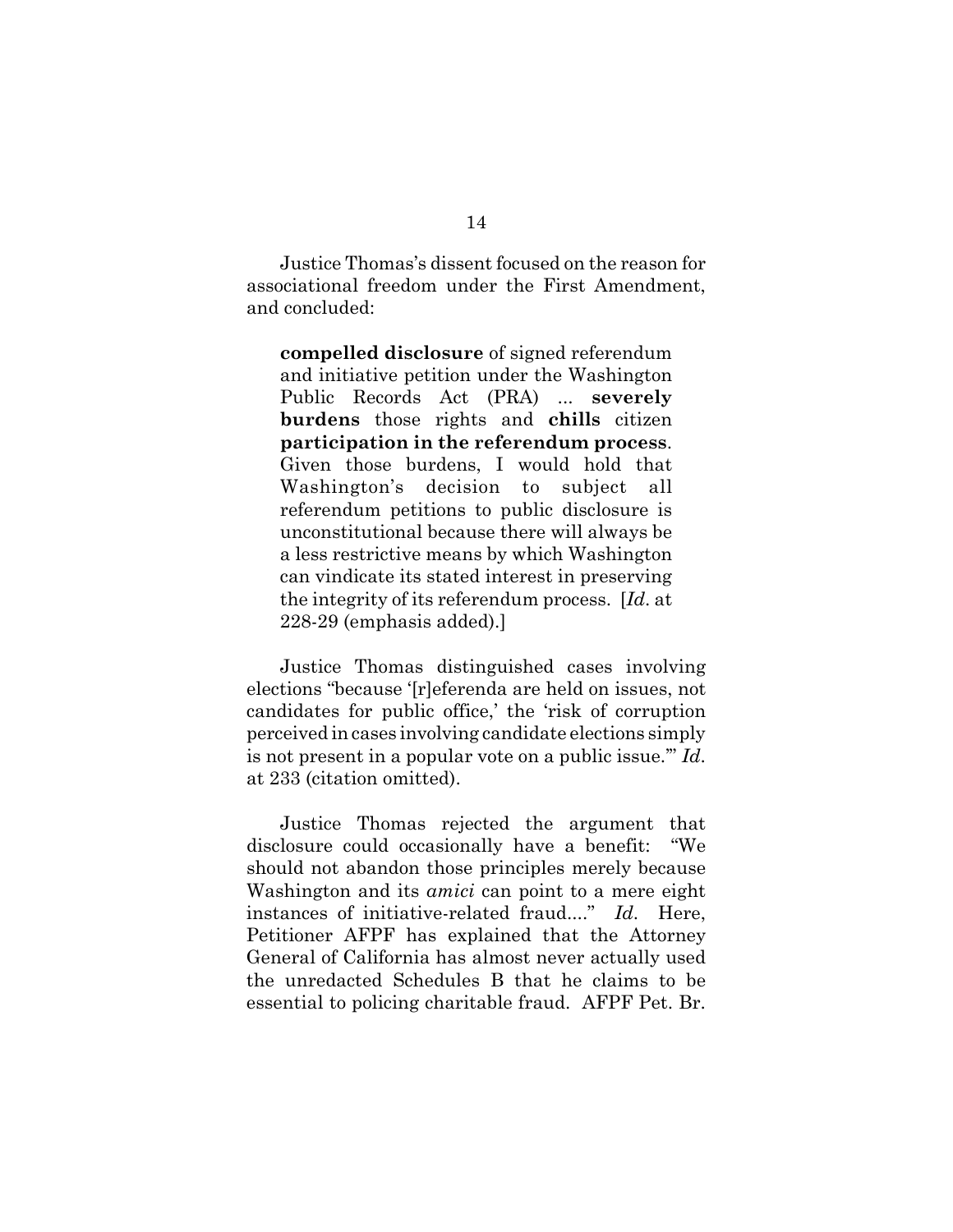at 13-14. These *amici* urge that such a tiny government "benefit" must not be seen to override First Amendment protected anonymity. As Justice Thomas concluded in Doe: "If anything, these meager figures reinforce the conclusion that the risks of fraud or corruption in the initiative and referendum process are remote and thereby undermine Washington's claim that those two interests should be considered compelling for purposes of strict scrutiny." Doe v. Reed at 234.

Lastly, Justice Thomas explained why restricting the First Amendment associational protection to those who have made a specific showing of harm would present: "[s]ignificant practical problems." *Id*. at 241. No donor to a nonprofit organization should be compelled to guess whether the current "cancel culture" will target a particular organization, and then target donors to that particular organization. Such a rule would not prevent the chilling effect on those wanting to make contributions to like-minded organizations.

the state of technology today creates **at least** *some* **probability** that signers of every referendum will be subjected to **threats, harassment, or reprisals** if their personal information is disclosed. "'[T]he advent of the Internet' enables" rapid dissemination of "'the information needed' to" threaten or harass every referendum signer.... "Thus, 'disclosure permits citizens ... to react to the speech of [their political opponents] in a proper' — or undeniably improper — 'way' long before a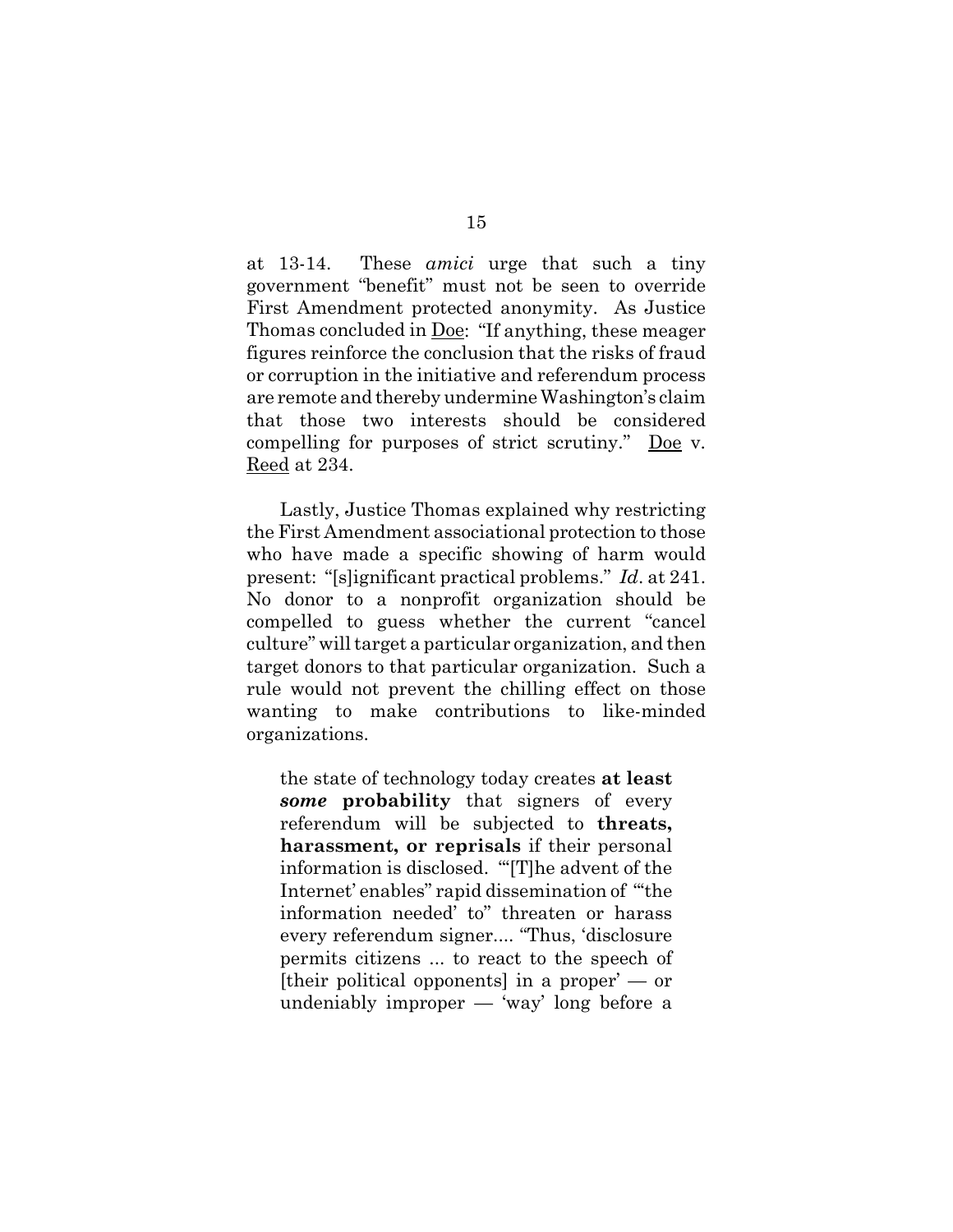plaintiff could prevail on an as-applied challenge." [*Id*. at 242-43 (bold added).]

What may have been described as "*some* probability" in 2010 has now become a virtual certainty — at least for conservative and constitutionally minded organizations. *See generally* Alan Dershowitz, Cancel Culture: The Latest Attack on Free Speech and Due Process (Hot Books: 2020); Andy Ngo, Unmasked: Inside Antifa's Radical Plan to Destroy Democracy (Center Street: 2021).<sup>7</sup>

Even if the Court were not to reconsider Doe v. Reed, it should not be applied here, where there is no "public disclosure" justification. This case presents this Court with the opportunity to breathe new life into the anonymity principle.

<sup>7</sup> In his dissent from denial of a Petition for Writ of Certiorari in Delaware Strong Families v. Matthew Denn, Attorney General of Delaware, 136 S.Ct. 2376 (2016), Justice Thomas urged "it is time for the Court to reconsider whether a State's interest in an informed electorate can ever justify the disclosure of otherwise anonymous donor rolls." *Id*. at 2377.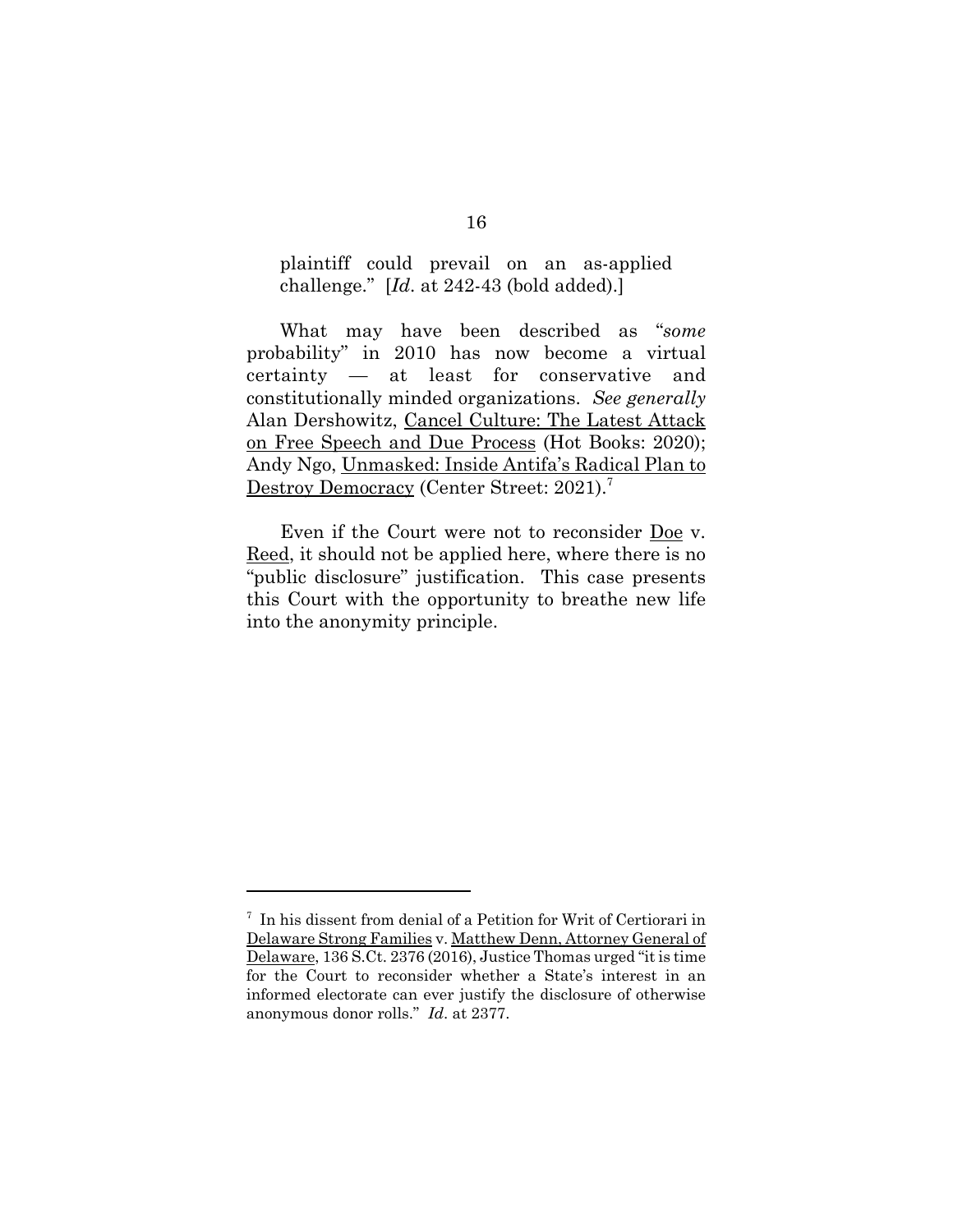## **II. THE NINTH CIRCUIT'S EXCLUSIVE FOCUS ON INTEREST BALANCING CAUSED IT TO IGNORE THE FIRST AMENDMENT ANONYMITY PRINCIPLES.**

## **A. The Ninth Circuit's Opinion Focused on the Application of an Interest Balancing Test.**

The issues presented to this Court by Petitioners focus on whether the Ninth Circuit chose the correct interest balancing test. AFPF asserts that "While the Court's compelled-disclosure decisions have used various formulations to describe the constitutional test, that test has always remained in substance a form of either strict or at the very least 'exacting scrutiny.'" AFPF Pet. Br. at 23. Thomas More argued that strict scrutiny should apply, but argued that California's demand for unredacted Schedules B "is unconstitutional under either standard of scrutiny." TMLC Pet. Br. at 33. Both petitioners primarily challenge the Ninth Circuit's opinion based on its choice and application of an interest balancing test. These *amici* urge the Court to focus on "text, history and tradition" to reach a proper understanding of First Amendment protections.

The Ninth Circuit refused to apply strict scrutiny to resolve its challenge to the donor disclosure requirement, choosing rather to apply exacting scrutiny. Indeed, that threshold choice of test, as it often does in such challenges, became outcome determinative. Here, the Ninth Circuit barely mentioned strict scrutiny in its opinion, to say nothing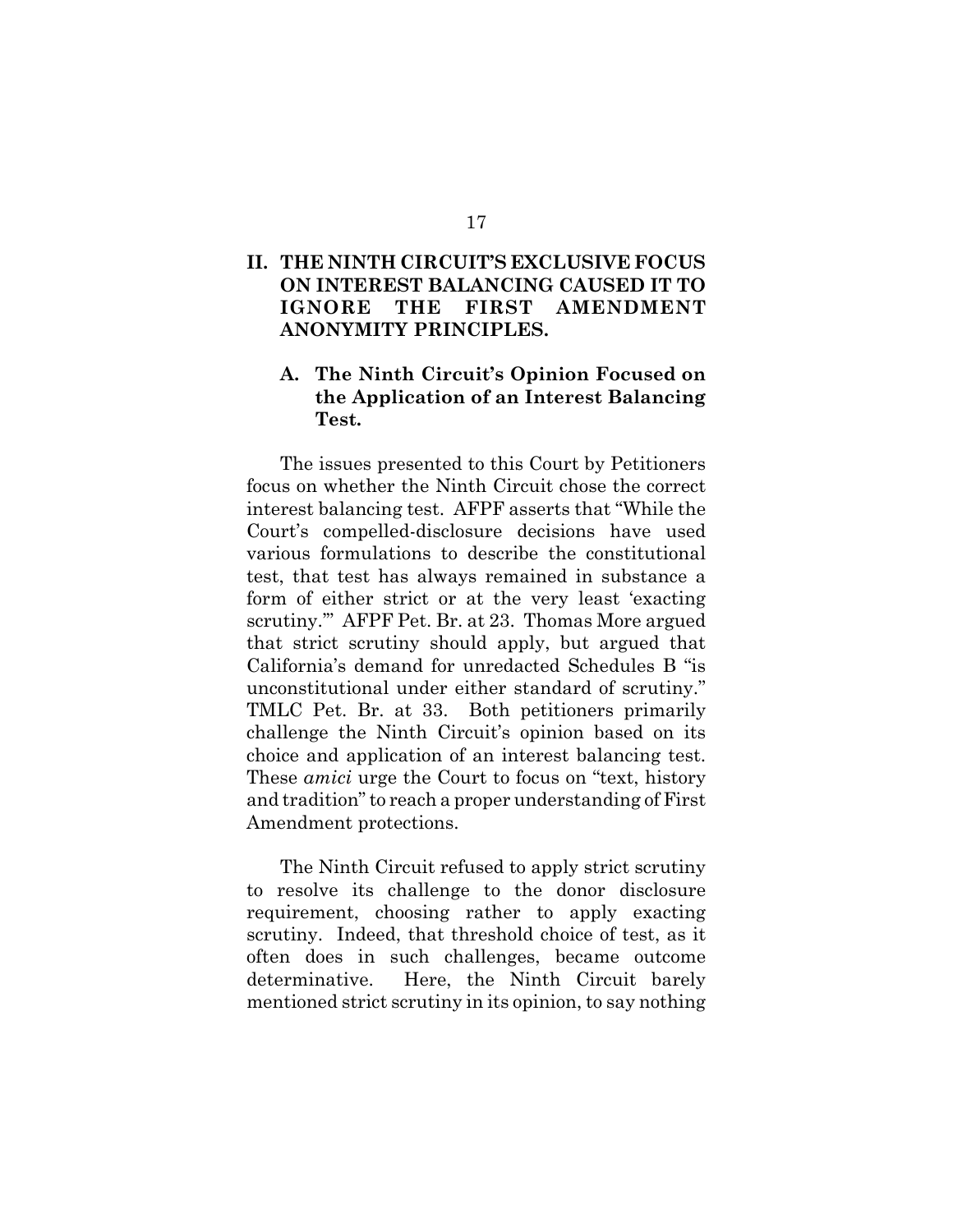of evaluating its use, other than asserting that this Court's decision in Citizens United v. FEC, 558 U.S. 310 (2010) precluded its use:

To the extent the plaintiffs ask us to apply the kind of "narrow tailoring" traditionally required in the context of **strict scrutiny**, or to require the state to choose the least restrictive means of accomplishing its purposes, they are mistaken. [AFPF v. Becerra, 903 F.3d 1000, 1008 (9th Cir.) (emphasis added).]

That was it. Exacting scrutiny was to be applied based on perceived controlling or persuasive precedents. The circuit court's opinion contains not one shred of analysis of the First Amendment's text, what government evil it was designed to prevent, its historical context, or the early tradition as to how it was understood. Along the way, the Ninth Circuit rejected every factual finding made by the district court<sup>8</sup> after a hearing, declaring that California easily cleared that bar of exacting scrutiny. AFPF was a pure "interest balancing" decision, applying malleable terms that were invented by judges without common law antecedents or objective meaning, as summarized below.

1. Plaintiff's challenge was based on the First Amendment's right to free association "by deterring individuals from making contributions." *Id*. at 1004.

<sup>8</sup> *See* AFPF Pet. Br. at 16.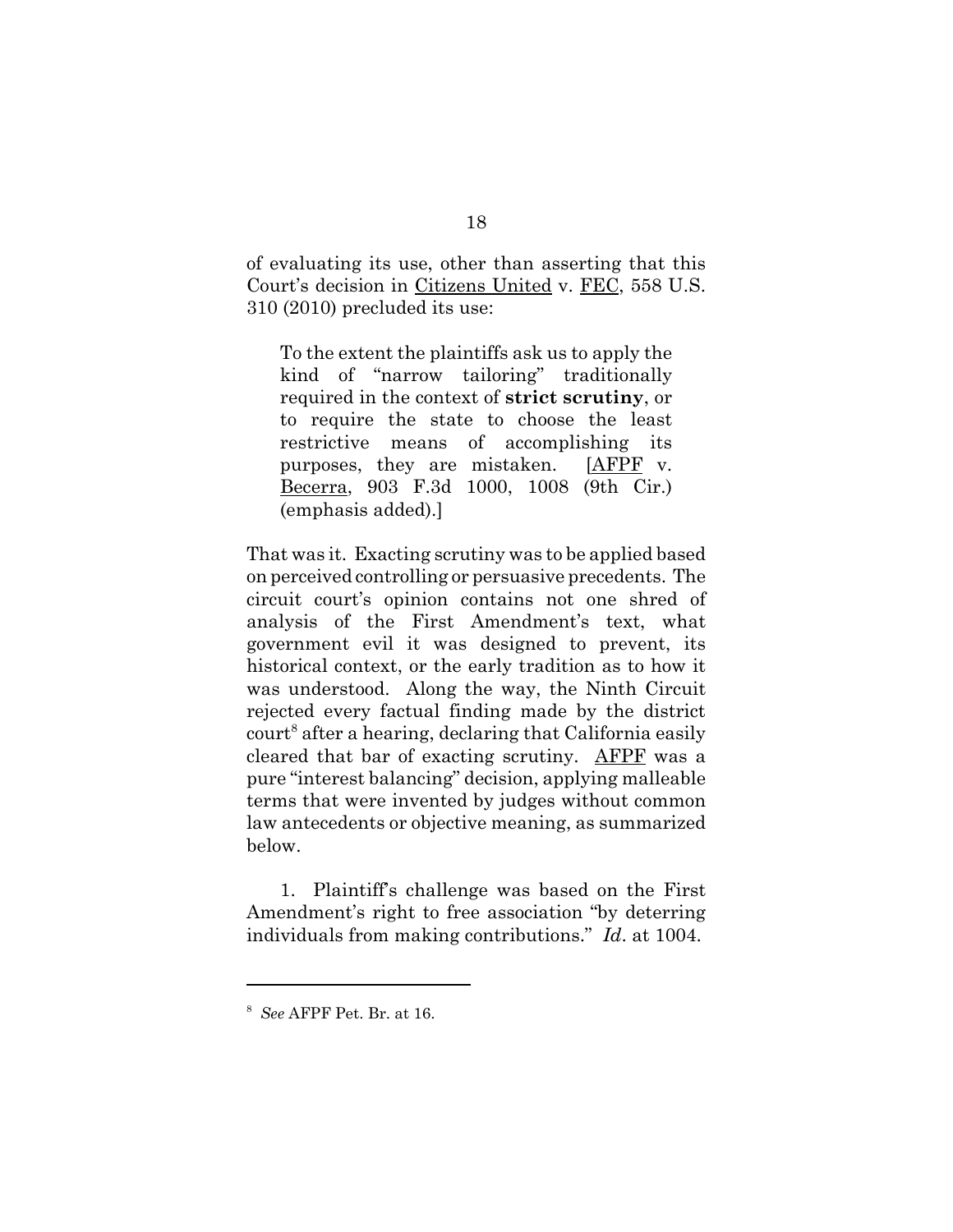2. The California Attorney General's Schedule B requirement "survives exacting scrutiny as applied to the plaintiffs because it is **substantially related to an important state interest** in policing charitable fraud." *Id*. (emphasis added).

3. The District Court's factual findings made at the conclusion of a bench trial were all in error, and its observations of the witnesses' testimony were all faulty, including that the Attorney General: (a) had failed to prove that the need for the donor information was substantially related to an important governmental interest; (b) had no need for the information, having access to it from other sources; (c) did not actually use the information; and (d) had not adequately safeguarded the information. The District Court's finding that those associated with plaintiff had suffered harassment and threats, were also in error. *Id*. at 1007.

4. The Court found a "**substantial relation**" between the disclosure requirement and the governmental interest — refusing to use either **narrow tailoring** or the **least restrictive means** test. The district court's "**no 'more burdensome than necessary**'" test was deemed too strict. *Id*. at 1008, 1011 (emphasis added).

5. Disclosure serves a **compelling law enforcement interest** to determine if a charity is actually engaging in a charitable purpose, or violating California law. *Id*. at 1009.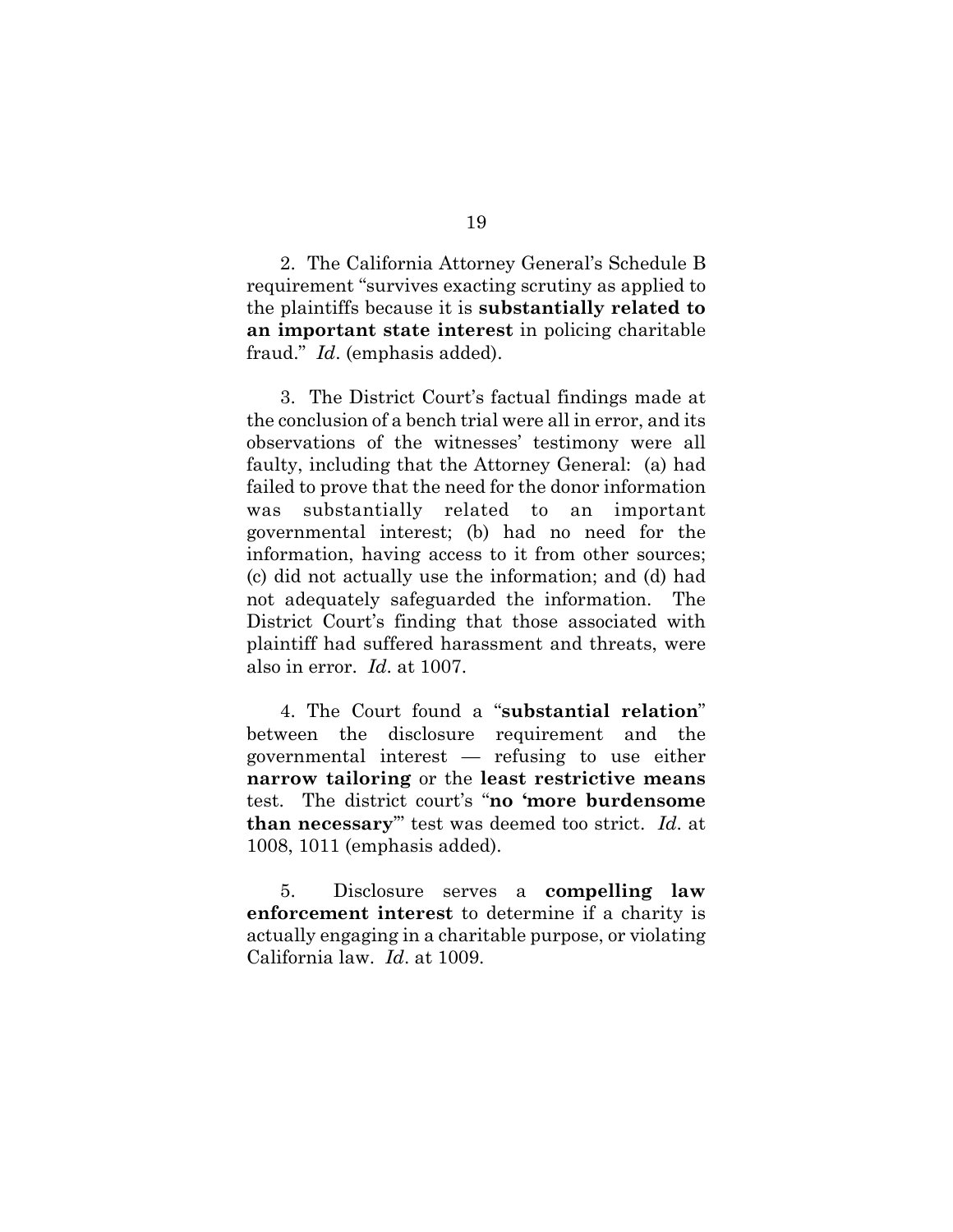6. The risk of inadvertent public disclosure was small, and nothing involving the Internet is perfect. *Id*. at 1018-19.

Based on that mechanistic interest balancing analysis, well-established First Amendment principles of anonymity were disregarded, allowing donor disclosure to be mandated. There must be a better way to evaluate constitutional challenges.

## **B. Judicial Interest Balancing Allows Judges to Elevate Their Will over Constitutional Text.**

Judicial interest balancing has become so commonplace in assessing constitutional challenges that it lulls one into the false sense that the Constitution is being faithfully applied through use of such tests. However, increasingly, this Court has been expressing its dissatisfaction with interest balancing in a variety of contexts.

At oral argument in District of Columbia v. Heller, 554 U.S. 570 (2008), Chief Justice Roberts questioned the Solicitor General's contention that the Court should use intermediate scrutiny rather than strict scrutiny for considering encroachments on Second Amendment protected rights:

[T]hese various phrases under the **different standards** that are proposed, "compelling interest," "significant interest," "narrowly tailored," **none of them appear in the Constitution**.... Isn't it enough to determine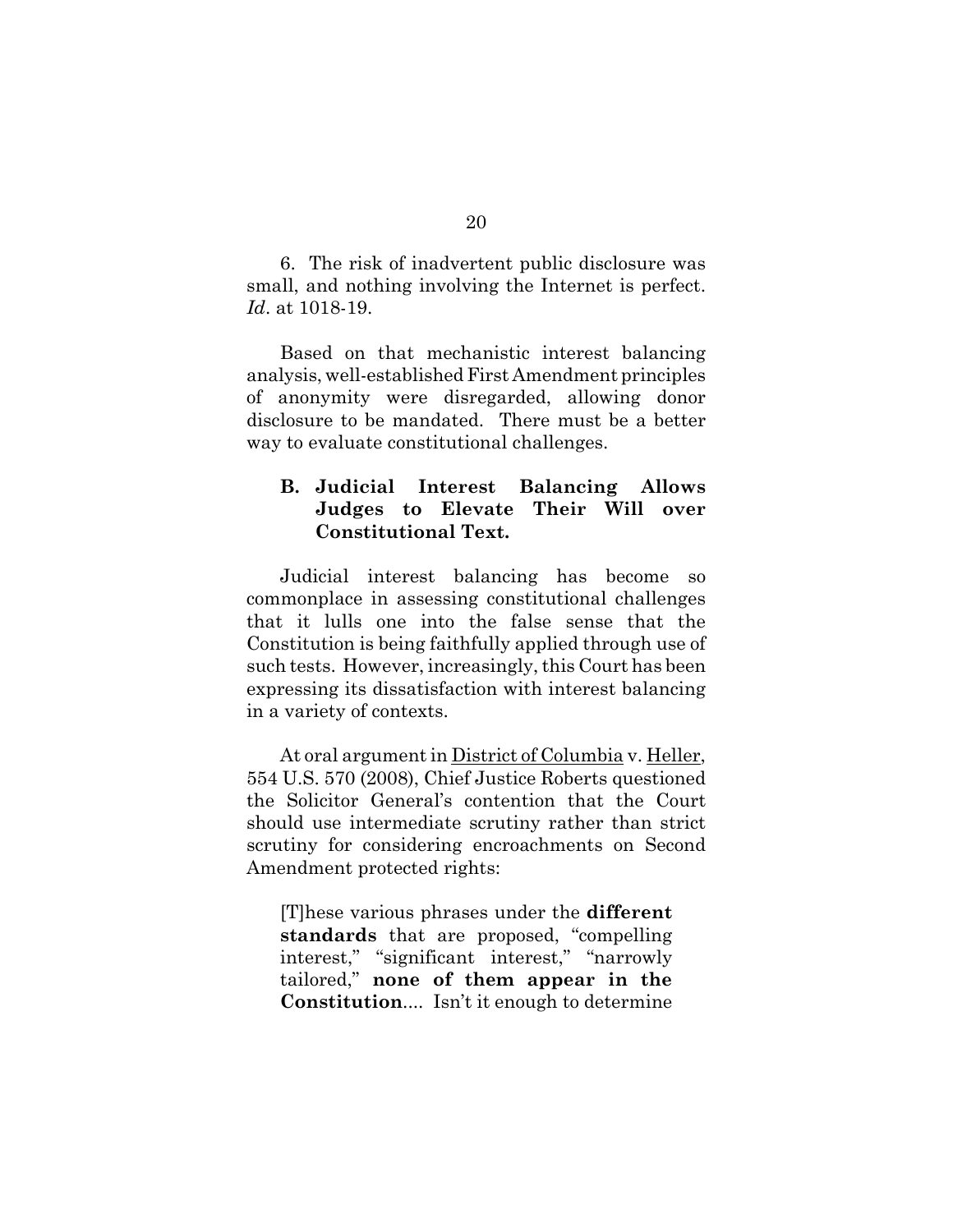the scope of the existing right that the amendment refers to ... and determine ... how this restriction and the scope of this right looks in relation to [it].... I'm not sure why we have to articulate some very intricate standard. I mean, these standards that apply in the First Amendment just kind of developed over the years as sort of **baggage that the First Amendment picked up**. [Transcript of Oral Argument, p. 44, District of Columbia v. Heller, No. 07-290 (Mar. 18, 2008) (emphasis added).]

In questioning why one of these atextual balancing tests had to be chosen to understand the scope of the Second Amendment, Justice Roberts implicitly questioned whether an interest balancing test is the best way for the Court to decide a constitutional challenge under the First Amendment as well. Finally, a U.S. Supreme Court Justice had the temerity to point out that the Emperor had no clothes.

The court's opinion in Heller expanded on Justice Roberts' theme, revealing the weaknesses of interest balancing. Justice Scalia correctly described these tests as leading to a "judge-empowering 'interestbalancing inquiry' that 'asks whether the statute burdens a protected interest in a way or to an extent that is out of proportion to the statute's salutary effects upon other important governmental interests.'" *Id*. at 634 (emphasis added). In using the term "judgeempowering," Justice Scalia exposed why modern judges love interest balancing — such tests allow them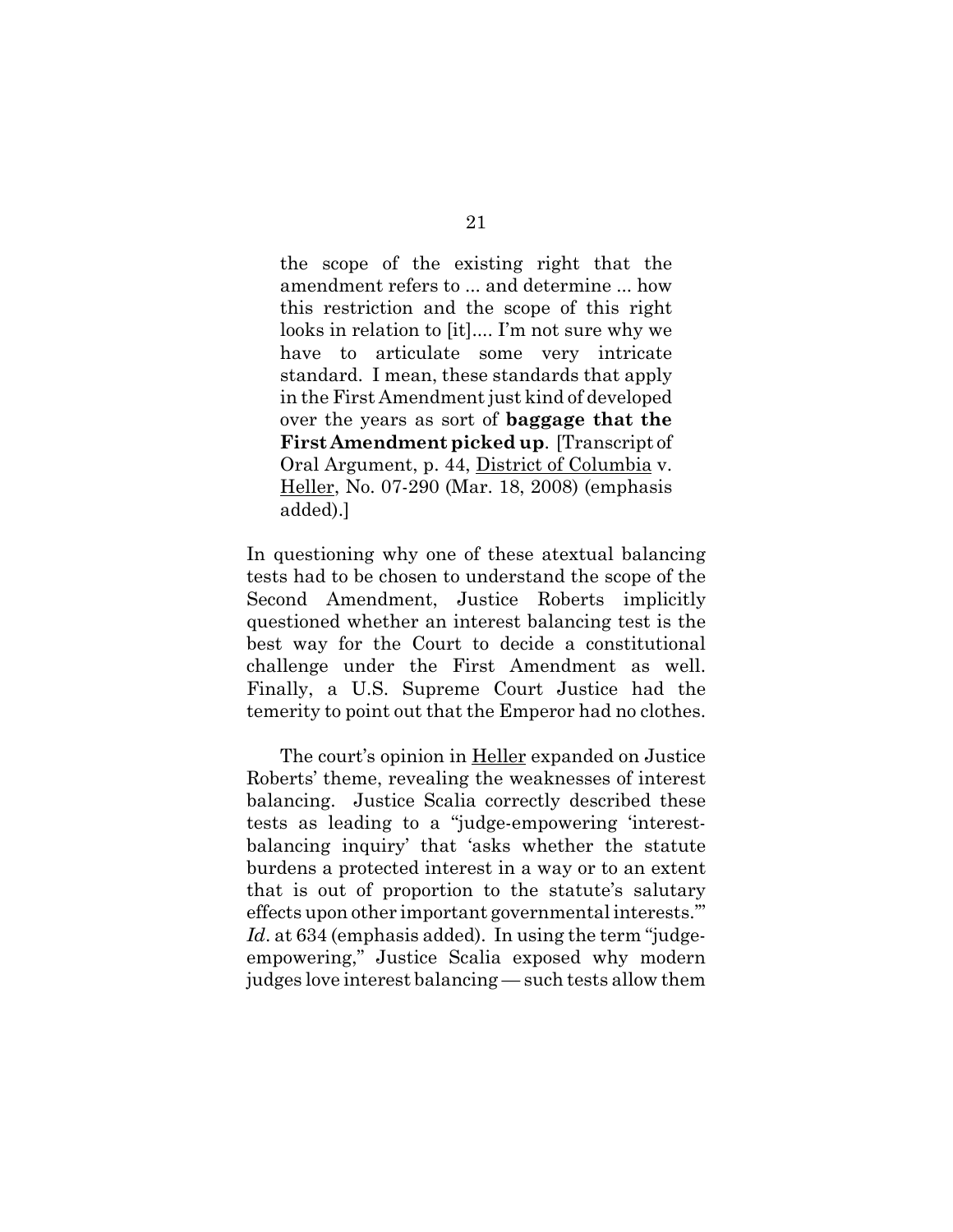to substitute their own will<sup>9</sup> for the original public meaning<sup>10</sup> of the words selected by the Framers. It empowers judges to reassess the importance of the constitutional protection. Yet, as Justice Scalia explained: "[t]he very enumeration of the right takes **out of the hands of government** — even the Third Branch of Government — the power to decide on a case-by-case basis whether the right is *really worth* insisting upon." *Id*. (bold added). Thus, the judicial interest balancing used by the Ninth Circuit allowed that court to avoid a search for the meaning of the text. But interest balancing is completely unnecessary because, "Like the First [Amendment, the Second] ... is the very *product* of an interest balancing **by the people....**" *Id*. at 635 (bold added). It is also dangerous, as it allows judges to decide cases based on what interests they think are most important.

A decade ago, then-Judge Kavanaugh identified the proper method of constitutional analysis as a search for what then-Judge Kavanaugh termed the

<sup>&</sup>lt;sup>9</sup> As Alexander Hamilton cautioned: "The courts must declare the sense of the law" and not "be disposed exercise WILL instead of JUDGMENT." A. Hamilton, Federalist No. 78, G. Carey & J. McClellan, The Federalist at 405 (Liberty Fund: 2001).

<sup>&</sup>lt;sup>10</sup> "We have long recognized that the meaning of the Constitution 'must necessarily depend on the words of the constitution [and] the meaning and intention of the convention which framed and proposed it for adoption and ratification to the conventions ... in the several states."" McIntyre v. Ohio Elections Commission, 514 U.S. 334 (1995) (Thomas, J., concurring in the judgment). *See also generally* A. Scalia, "Originalism: The Lesser Evil," 57 U. CIN. L. REV. 849 (1989).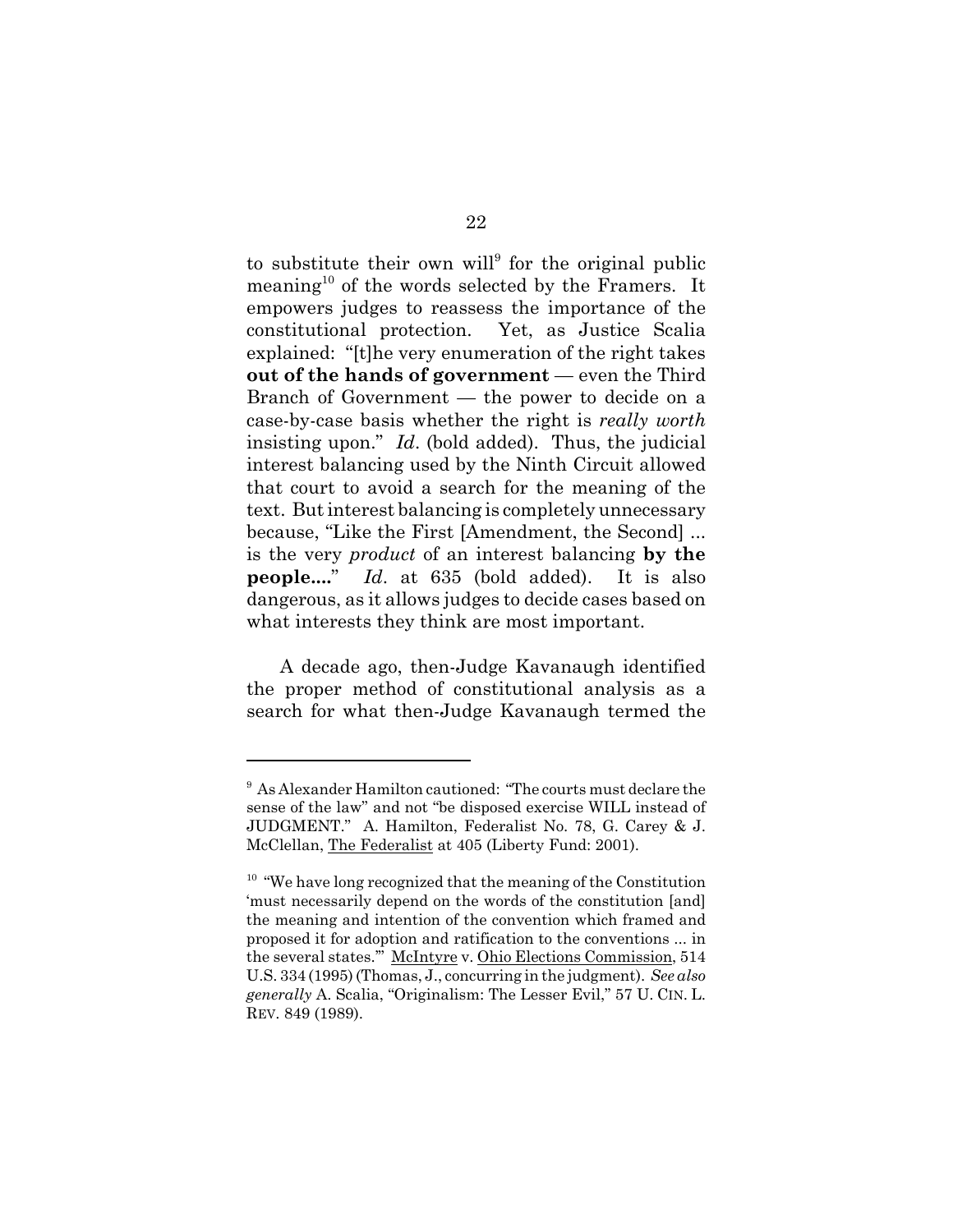"text, history, and tradition"11 of the constitutional provision. These *amici* urge the Court to use this case to rid the First Amendment of the "baggage" referred to by Chief Justice Roberts, and adopt a search for the "original public meaning" of the text. There is not a shred of this type of analysis in the Ninth Circuit's opinion.

In his treatise on American Constitutional Law, Professor Lawrence Tribe revisited the:

recurring debate in first amendment jurisprudence ... whether first amendment rights are "absolute" in the sense that government may "abridge" them at all, or whether the first amendment requires the "balancing" of competing interests in the sense that free speech values and the government's competing justifications must be isolated and weighed in each case. [L. Tribe, American Constitutional Law, §12-2, p. 792 (2d ed. 1988).]

Professor Tribe further observed:

The "absolutists" may very well have been right ... that their approach was better calculated to protect freedoms of expression.... If the judicial branch is to protect dissenters from a majority's tyranny, it cannot be satisfied with a process of review that requires

<sup>11</sup> *See* Heller v. District of Columbia, 670 F.3d 1244, 1271 (2011) (Kavanaugh, J., concurring).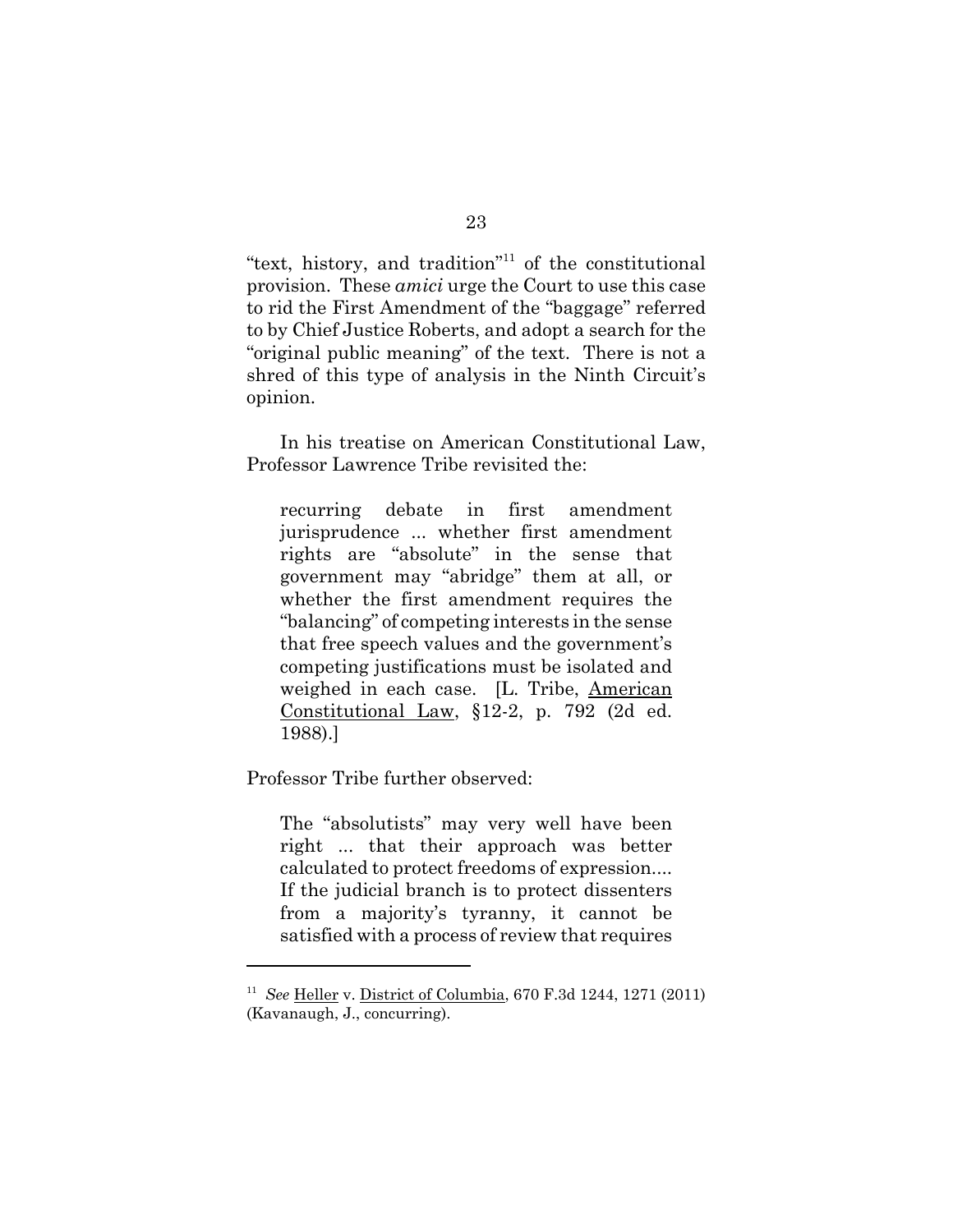a court to assess after each incident a myriad of facts, to guess at the risks created by expressive conduct, and assign a specific value to the hard-to-measure worth of particular instances of free expression. [*Id.* at 793.]

Although Professor Tribe seems to favor both absolutists and interest balancing, he recognizes that the "absolutists" offer a surer foundation for First Amendment freedoms:

[C]ategorical rules, by drawing clear lines, are usually less open to manipulation because they leave less room for the prejudices of the factfinder.... Categorical rules thus tend to protect the system of free expression better because they are more likely to work in spite of the defects in the human machinery on which we must rely to preserve fundamental liberties. The balancing approach is contrastingly a slippery slope; once an issue is seen as a matter of degree, first amendment protections become especially reliant on the sympathetic administration of the law. [*Id.* at 793-94.]

These balancing tests have invaded, for example, the free exercise of religion $12$  and the freedom of

<sup>12</sup> *See, e.g.,* Sherbert v. Verner, 374 U.S. 398 (1963). (The compelling interest test, as applied to the free exercise guarantee standing alone, was rejected in **Employment Division** v. Smith, 494 U.S. 872 (1990).)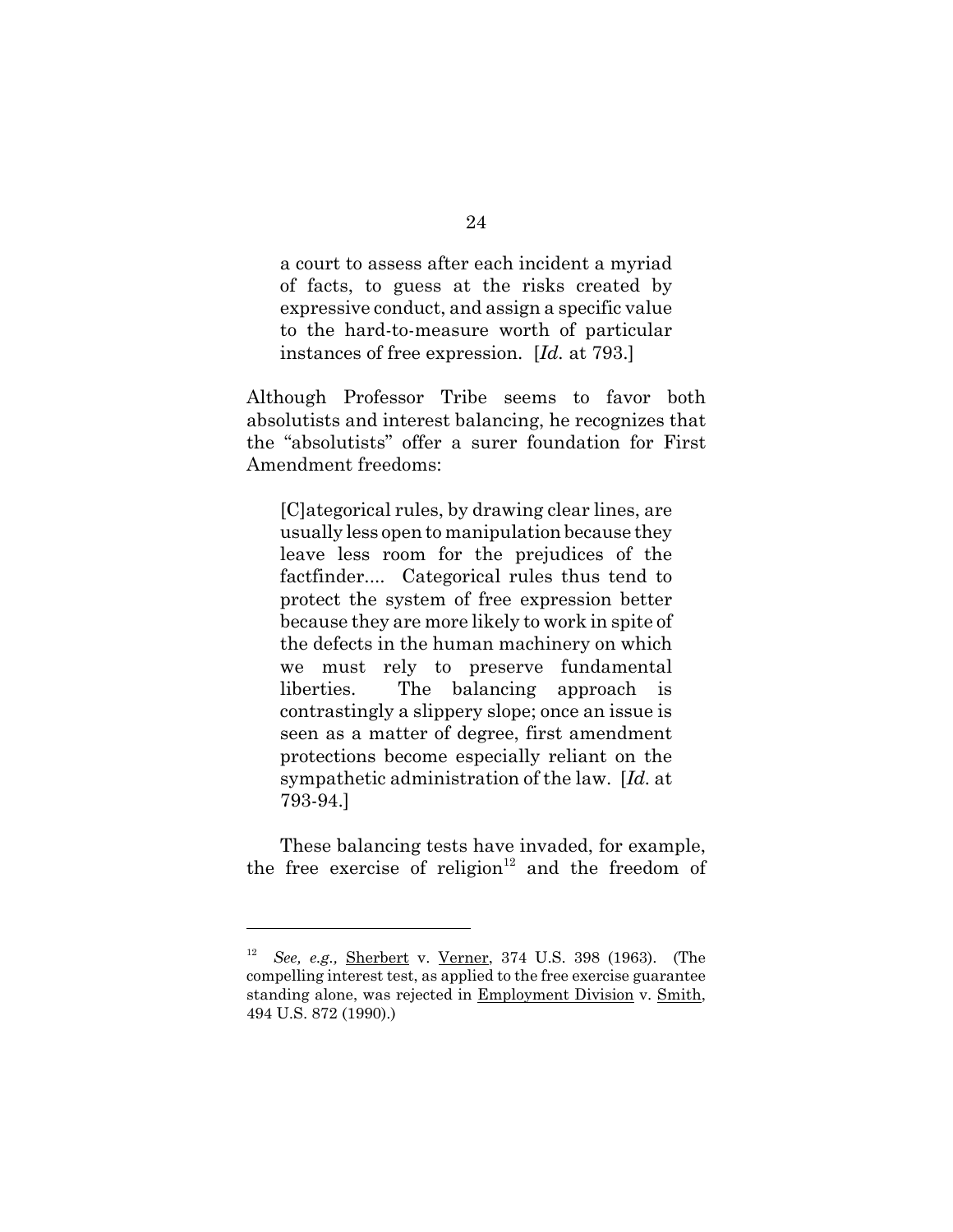speech.<sup>13</sup> By the beginning of the 21st century, this Court's constitutional jurisprudence was steeped in balancing formulas, sociological studies, economic models, and other nonconstitutional sources. *See, e.g.,* McConnell v. FEC, 540 U.S. 93 (2003); *see also* Citizens United at 332 ("[The] inquiry into the facial validity of the statute was facilitated by the extensive record, which was 'over 100,000 pages' long...."). This interest-balancing approach allows judges to disregard the constitutional rights of citizens if the government persuasively asserts that it "needs" greater power over its citizens. This approach must end.

## **C. Interest Balancing Tests Call into Question the Court's Authority to Undertake Judicial Review.**

If the Courts are not in a search for the original public meaning of the Constitution to apply, it raises the question: what is the source of their authority to resolve constitutional cases? The very foundation for judicial review of a statute, federal or state, under the U.S. Constitution, is that "courts, as well other departments, are bound by that instrument." Marbury v. Madison, 5 U.S. 137, 180 (1803). Thus, in exercising its "province and duty ... to say what the law is" (*id.* at 177), the judiciary must be careful not to adopt rules of interpretation that allow judges to stray from the constitutional text, and thus substitute its own will for that of the people, who alone have the sovereign power to lay down the binding rules upon those authorized to

<sup>13</sup> *See, e.g.,* Buckley v. Valeo, 424 U.S. 1 (1976).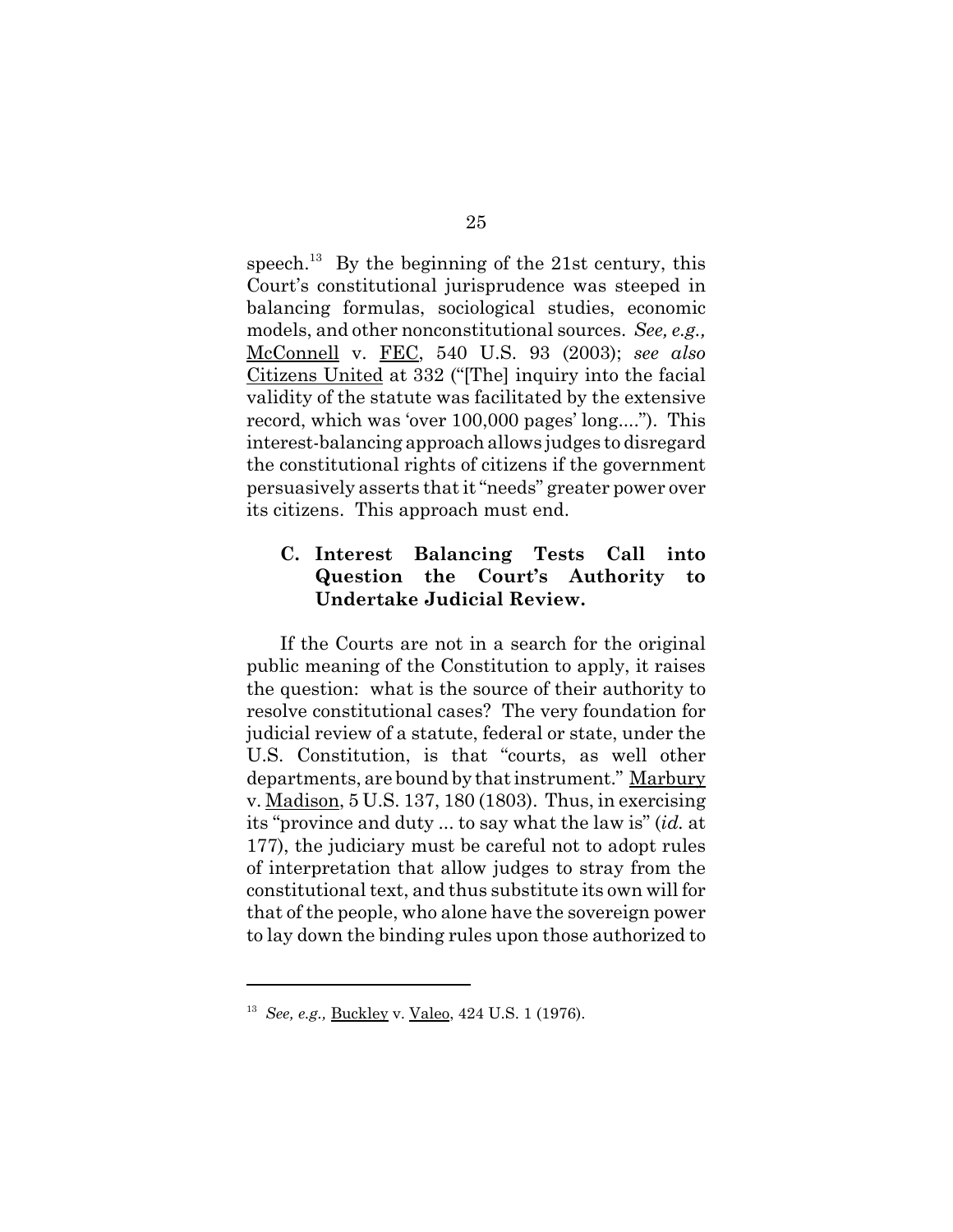govern. *See id.* at 176-78. Yet, that is precisely what courts have done with interest-balancing standards of review in First Amendment cases.

In the exercise of their sovereignty, the people of the United States have laid down the principled rule for the First Amendment that "Congress shall make no law." U.S. Constitution, Amendment I. In the exercise of their respective powers, it is not for any branch of government to place countervailing government interests over enumerated rights, whether compelling, substantial, or otherwise. Indeed, if a governmental interest is so compelling, then the only way for those who support that interest to impose it on their fellow citizens is by following the amendment process of Article V of the U.S. Constitution. If this supermajoritarian process may be bypassed by the judicial fiat of five justices of the United States Supreme Court, then the "written constitution[] [is an] absurd attempt[], on the part of the people, to limit a power, in its own nature illimitable." Marbury at 177.

Strict scrutiny and exacting scrutiny are judicially created tests, finding no predicate in the constitutional text. Instead, these tests share a common historical antecedent in Korematsu v. United States, 323 U.S. 214 (1944), where this Court applied "the most rigid scrutiny" (*id*. at 216) to reach a decision which "was gravely wrong the day it was decided, has been overruled in the court of history, and — to be clear — 'has no place in law under the Constitution.'" Trump v. Hawaii, 138 S. Ct. 2392, 2423 (2018).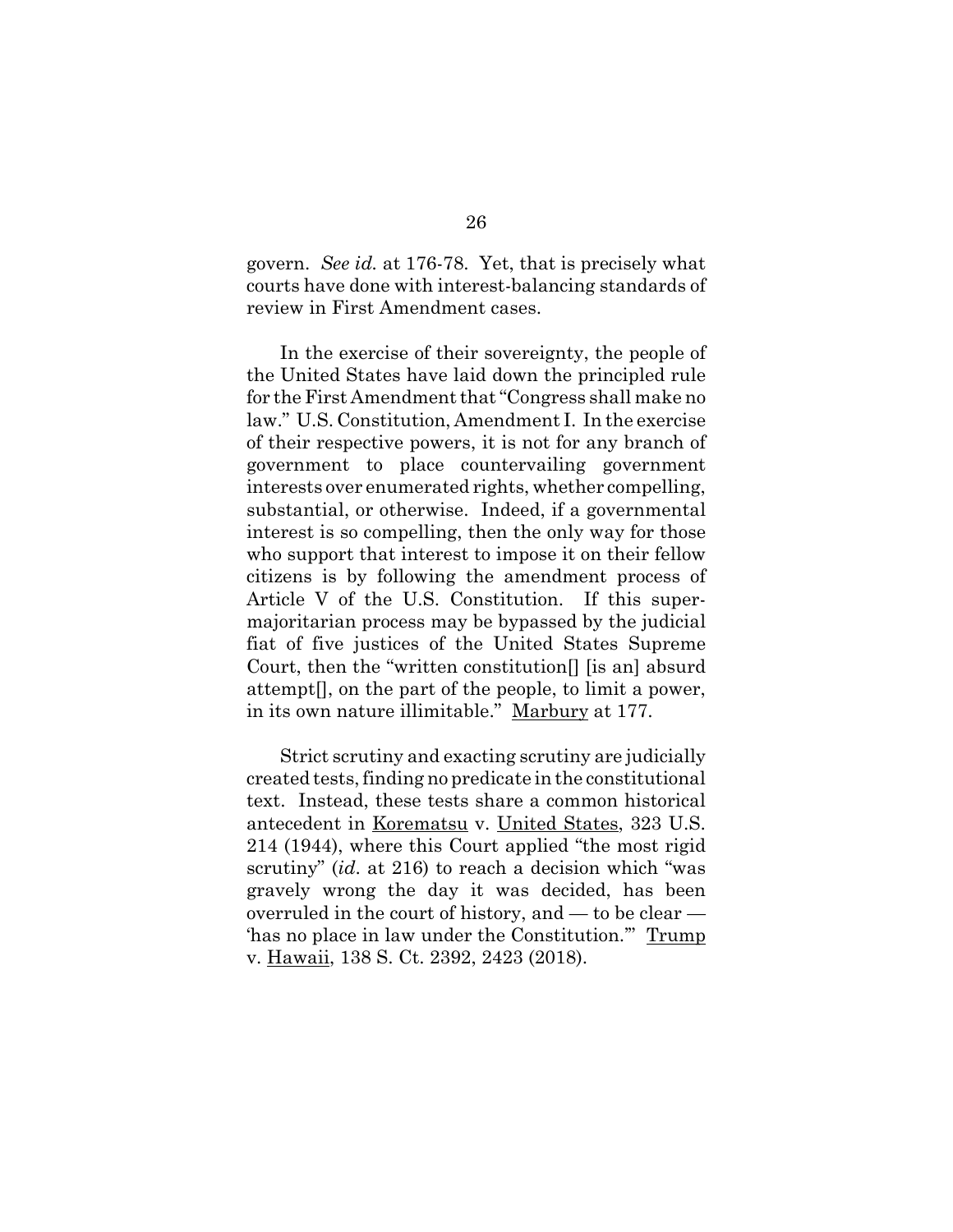# **III. CALIFORNIA CANNOT CONDITION CHARITIES' EXERCISE OF FIRST AMENDMENT RIGHTS ON THEIR WAIVER OF FEDERAL TAX RETURN PROTECTIONS.**

The Ninth Circuit's decision explained that "[t]he IRS and the California Attorney General both make certain filings of tax-exempt organizations publicly available but exclude Schedule B information from public inspection. *See* 26 U.S.C. § 6104; Cal Gov't Code § 12590; Cal. Code Regs. tit. 11, § 310." AFPF at 1005. Despite the Ninth Circuit's recognition of one aspect of federal law applicable to the Schedule B, it failed to fully recognize another aspect particularly applicable that could have affected its conclusions.

Congress provided not only for protection of certain confidential information, but also provided a procedure for state law enforcement agencies such as Respondent to request the confidential information from the IRS if certain requirements are met. Regardless of whether that particular procedure comports with the Fourth Amendment, Respondent's demand for the charities to turn over the confidential Schedule B forces charities to waive the procedural protections established by Congress in exchange for the "privilege" to exercise their First Amendment rights in the state of California.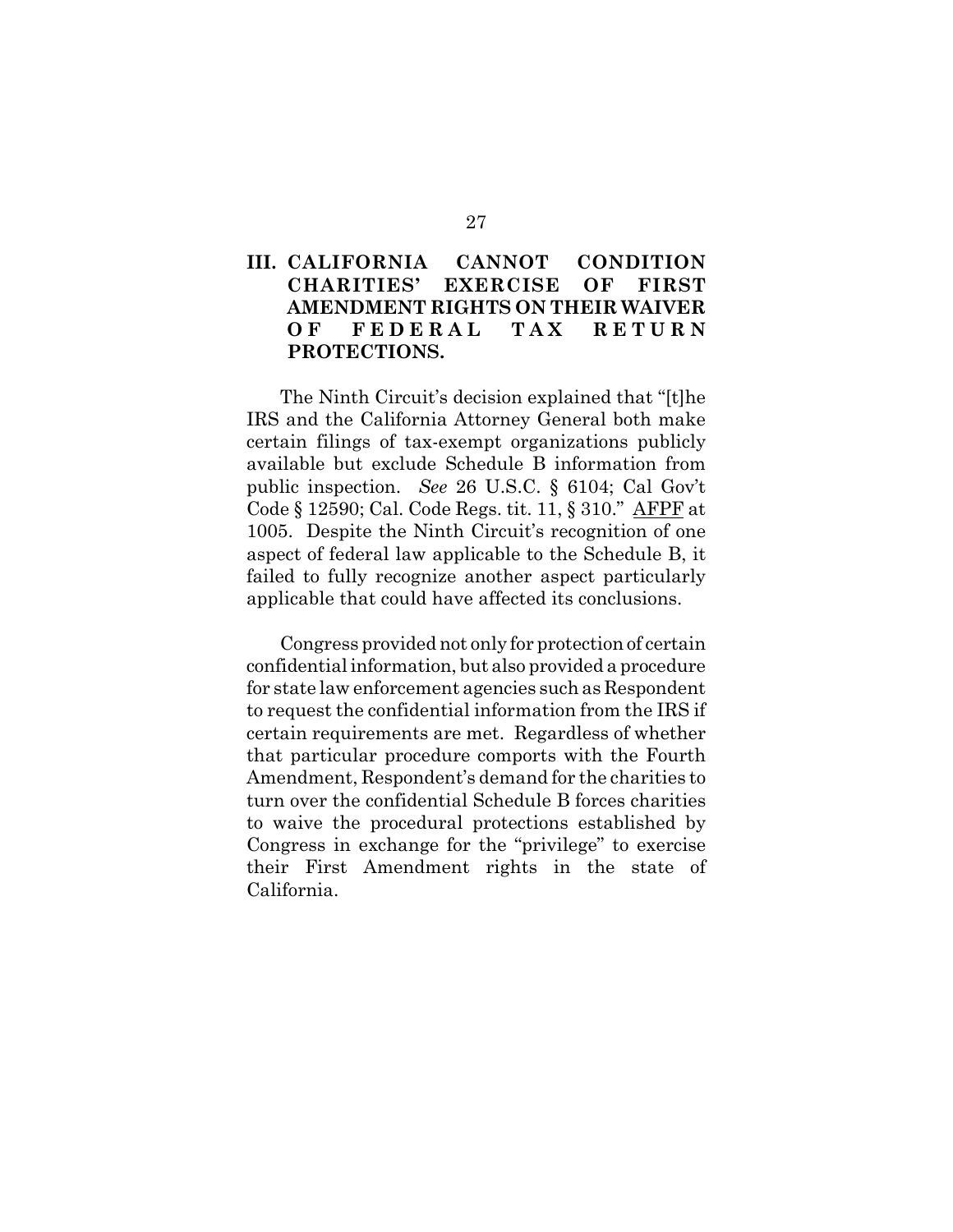#### **A. IRS Form 990 Schedule B Is a Protected Federal Form.**

The IRS Form 990 is a federal tax return. Tax exempt organizations that file them with the IRS are generally required to make a copy publicly available upon request. However, the specific tax return information required by the Attorney General confidential donor information at issue in this case is the exception to the federal rule requiring public disclosure.14 Indeed, the IRS Form 990 Schedule B "Schedule of Contributors"15 is robustly protected from disclosure outside the IRS. On this form, the nonprofit must submit to the IRS the "Name, address, and ZIP+4" of all "Contributors" over a certain threshold (generally those who contributed \$5,000 or more in one fiscal year), their "Total contributions" for the year, and certain other information about the type of contribution.

As to nonprofit organizations other than private foundations or IRC section 527 political organizations, the General Instructions which accompany Schedule B

 $14$  The IRS Form 990 Schedule B donor information is expressly exempted from the federal requirement that organizations must provide their IRS Forms 990 for public inspection. *See, e.g.*, IRS, "Exempt Organization Public Disclosure and Availability Requirements," https://www.irs.gov/charities-non-profits/ exempt-organization-public-disclosure-and-availability-require ments.

 $15$  This Schedule B form is required by federal law to be filed with the IRS by many 501(c)(3) nonprofit organizations that file IRS Forms 990, 990-EZ, or 990-PF.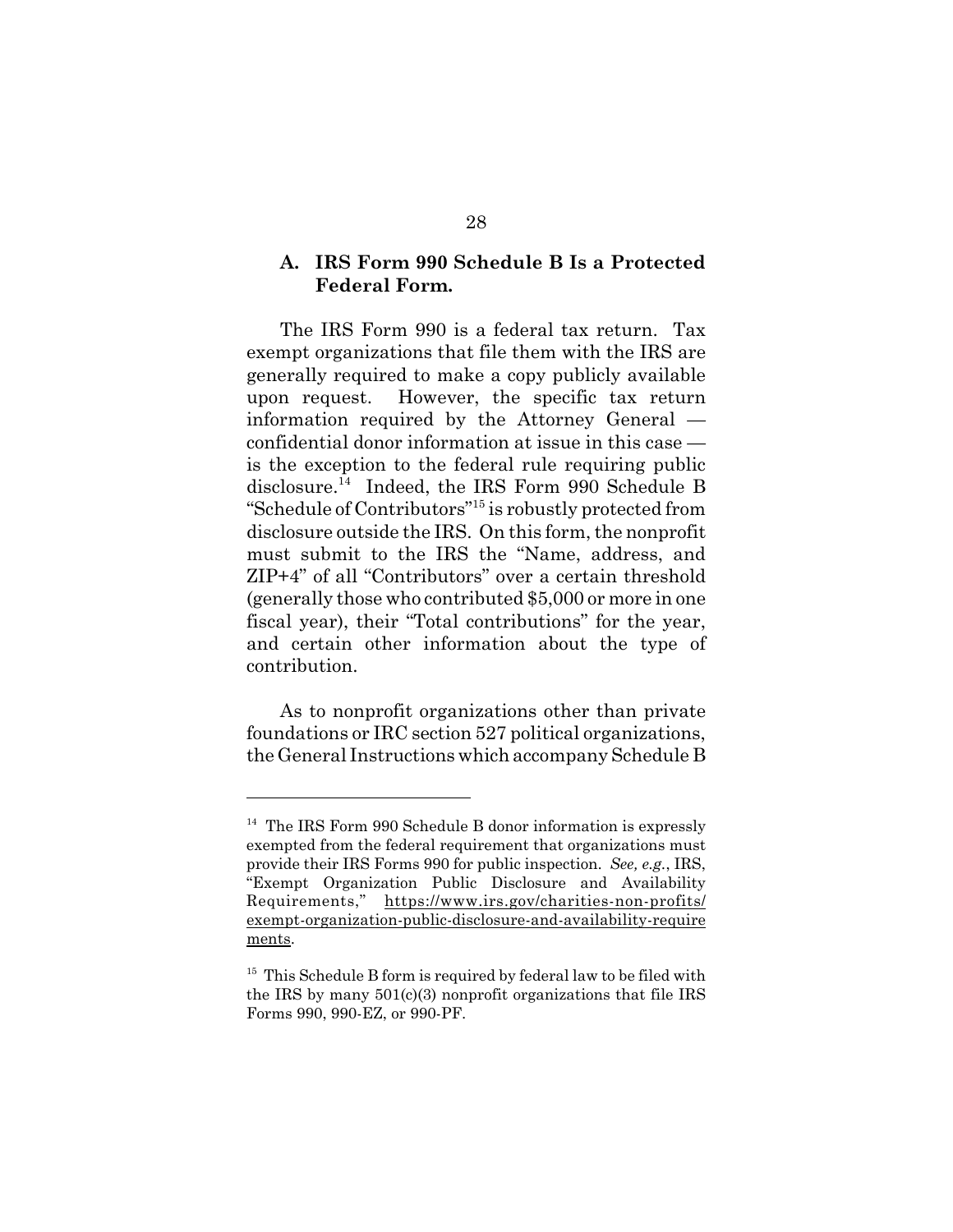state: "the names and addresses of contributors aren't required to be made available for public inspection."16 For as many years as the filing of a Schedule B has been required by the IRS, no state with a charitable solicitation law requiring registration and reporting mandated filing an unredacted Schedule B, until demands began several years ago by the Attorney General of California and the Attorney General of New York.<sup>17</sup> Contrary to the letter and spirit of the statutory scheme enacted by Congress in the Internal Revenue Code, these demands seek to circumvent federal law.

# **B. Federal Law Prohibits the Disclosure of Schedule B Donor Information Except as Lawfully Authorized by the IRS.**

The Internal Revenue Code establishes strict rules in IRC § 6103, protecting "returns" and tax "return information" (defined in IRC  $\S 6103(b)(2)$  and (3)) from disclosure. IRC § 6103's statutory scheme has broad proscriptions against disclosing federal tax returns and tax return information, and specifically lists the circumstances under which such disclosure is permissible. IRC § 7213 prescribes harsh penalties for "willful" violation of IRC § 6103, which is a felony. Incoming IRS employees are trained to protect such tax return information from public disclosure —

<sup>16</sup> *See* https://www.irs.gov/pub/irs-pdf/f990ezb.pdf at 5.

<sup>17</sup> *See* Citizens United v. Schneiderman, U.S.C.A. 2d Cir., No. 16- 3310, Brief *Amicus Curiae* of Free Speech Defense and Education Fund, *et al*. (Jan. 13, 2017).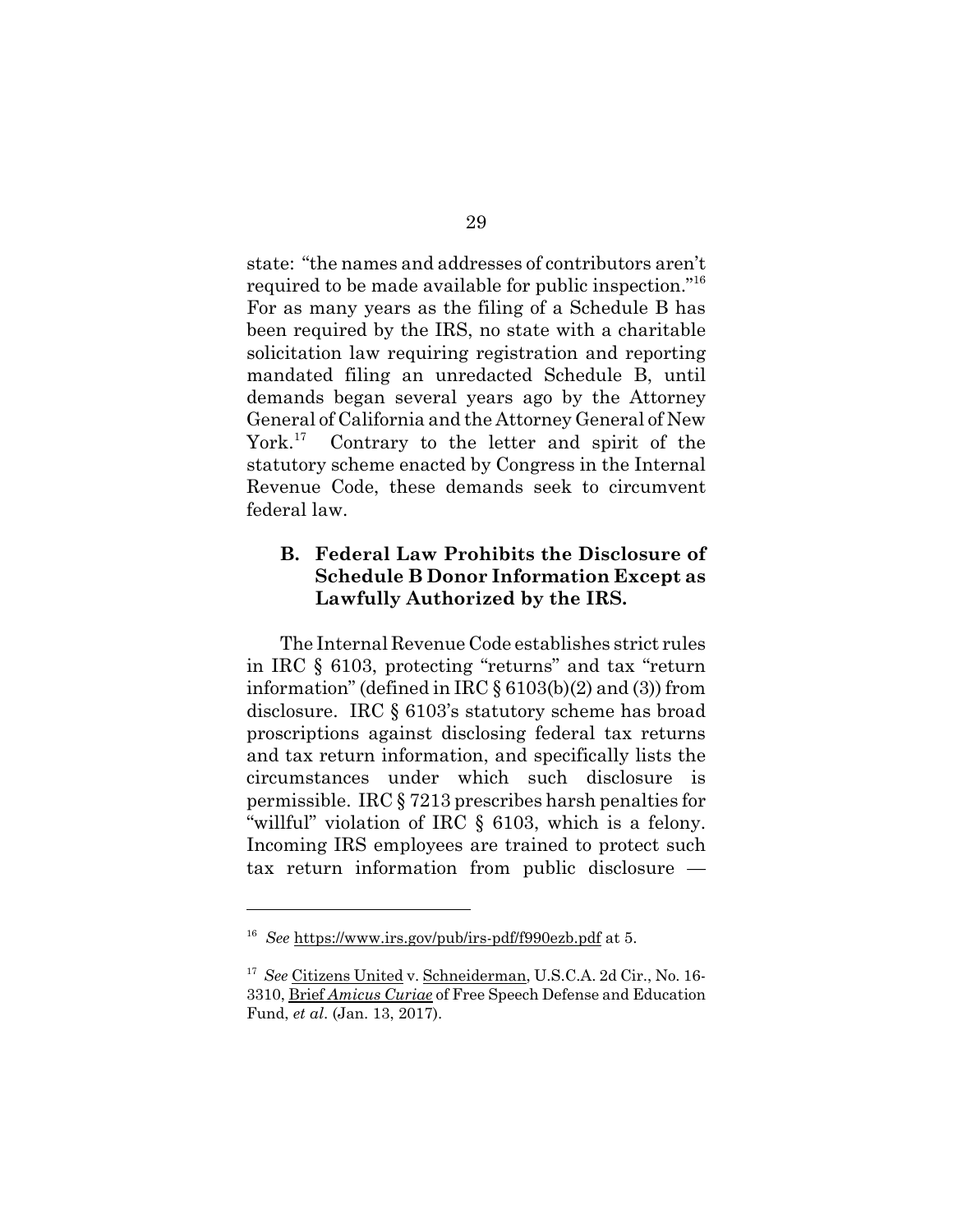including to state officials. Under federal law, state officials may have limited access to such tax returns, but only in particular cases through formal requests made to the IRS, providing sufficient justification for law enforcement purposes. *See* IRC § 6104(c)(2). There is no provision of federal law which sanctions the demands of the Attorney General to taxpayers to provide these federal tax returns to state officials and penalize those who choose to keep their donor information confidential.

These *amici* submit that the Attorney General is attempting an end-run around the strictures of IRC § 6103 by demanding from public charities what the Attorney General is not entitled to obtain directly from the IRS. A public charity's Form 990 Schedule B information constitutes a "return" under IRC § 6103(b)(1), and donors' identities and addresses constitute tax "return information" under IRC § 6103(b)(2). Such tax return information was required, collected, and filed for federal purposes, not to comply with any state requirement. And, in the absence of an actual valid law-enforcement purpose, no Attorney General may obtain such information directly from the IRS, either under IRC § 6103 or under IRC § 6104.

The Attorney General has not attempted to avail himself of access to these forms through the IRS and for good reason. He would not be able to obtain donor information for all nonprofit under § 6103. Nor would the Schedule B information be available by resort to IRC  $\S$  6104, despite the fact that  $\S$  6104 requires mandatory disclosure of certain tax items —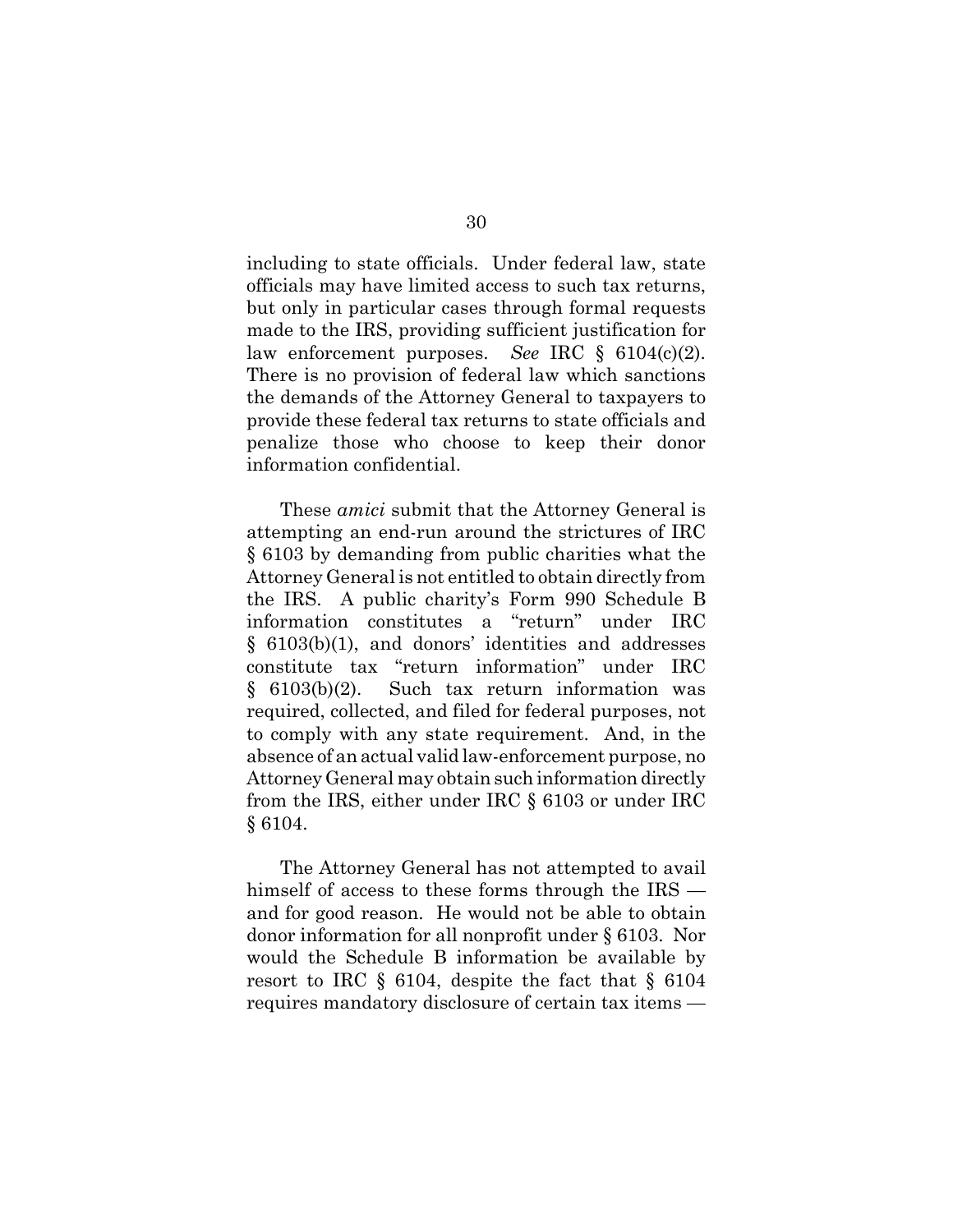including Form 990 information — because § 6104 expressly exempts Schedule B donor information from the reach of the statute. Not only is confidential donor information exempted from the provision requiring public disclosure of recent Forms 990, but also such information is beyond the reach of the states — except for an investigation for cause.<sup>18</sup>

# **C. The Federal Statutory Scheme Protects the Records the Attorney General Demands.**

Clearly, then, the Form 990 Schedule B information (setting forth the names and addresses of contributors) not only is not required to be publicly disclosed by the exempt organizations, but also is required to be kept confidential by the IRS. Indeed, IRC § 6103 underscores the fact that return information is confidential.

The intent of Congress in developing its statutory scheme to protect confidential donor information is expressly revealed by two IRC sections. IRC § 6104(b) governs disclosure of Form 990 information by the government:

<sup>&</sup>lt;sup>18</sup> The Internal Revenue Code authorizes the California Attorney General to request the Schedules B from the IRS, but only pursuant to a specific investigation for cause, subject to the approval of the United States Secretary of Treasury. *See* IRC  $§ 6104(c)(2)(D)$ . In the absence of a showing of appropriate cause, there is no authority for the IRS to disclose donor information to State officials.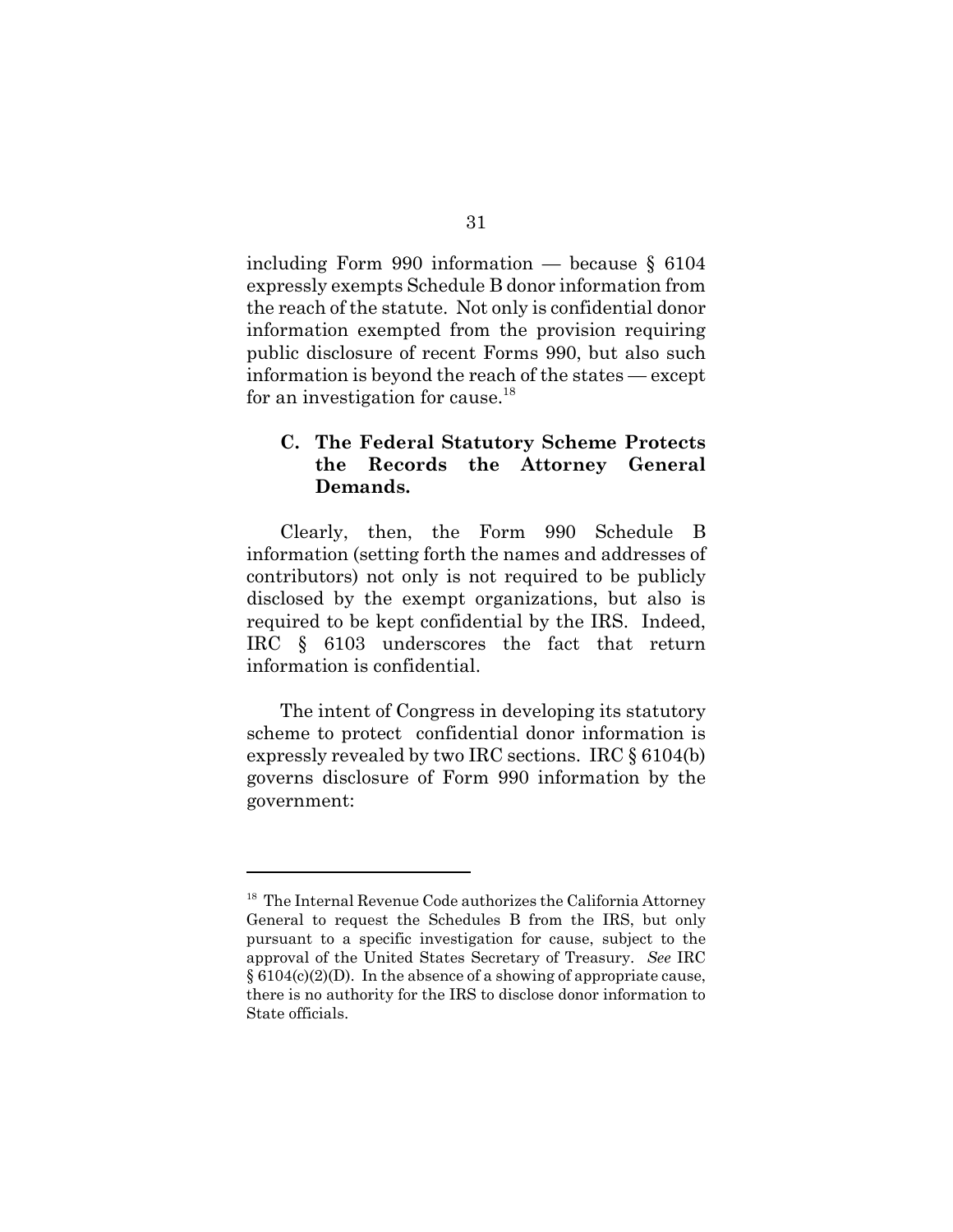The information required to be furnished by sections 6033, 6034, and 6058, together with the names and addresses of such organizations and trusts, shall be made available to the public at such times and in such places as the Secretary may prescribe. **Nothing in this subsection shall authorize the Secretary to disclose the name or address of any contributor to any organization** or trust (other than a private foundation, as defined in section 509(a) or a political organization exempt from taxation under section 527) which is required to furnish such information.... [26 U.S.C. § 6104(b) (emphasis added).]

And IRC § 6104(d) governs disclosure of Form 990 information by the exempt organization itself:

In the case of an organization which is not a private foundation (within the meaning of section 509(a)) or a political organization exempt from taxation under section 527, paragraph (1) shall not require the disclosure of the **name or address of any contributor** to the organization. In the case of an organization described in section 501(d), paragraph (1) shall not require the disclosure of the copies referred to in section 6031(b) with respect to such organization. [26 U.S.C.  $§ 6104(d)(3)(A)$  (emphasis added).

It is in the face of those very clear provisions of the Internal Revenue Code that the Attorney General devised a method of circumventing the federal statutes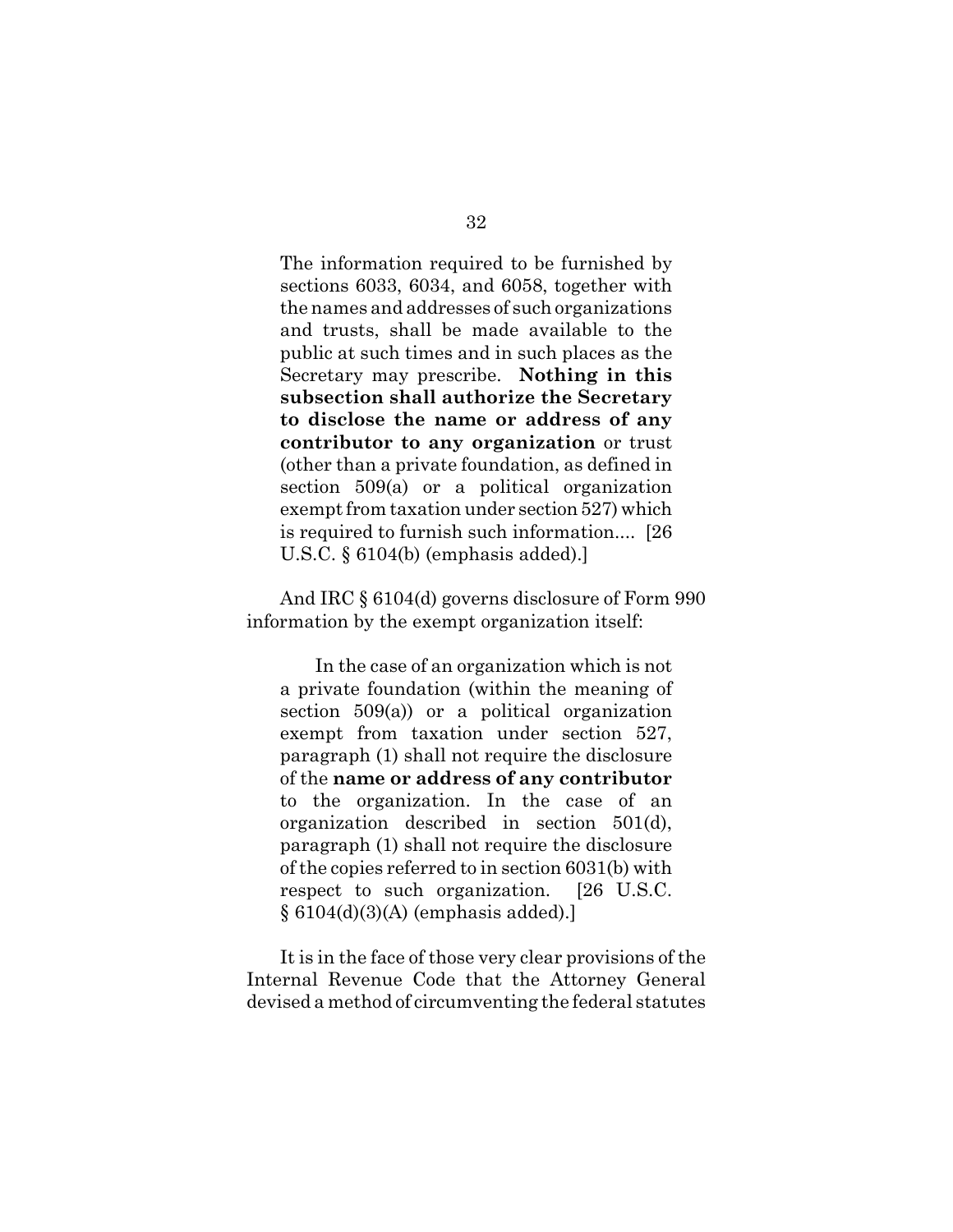by demanding the confidential information from the tax-exempt organizations themselves, as a prerequisite to conducting charitable solicitations in the State of California. The Attorney General's demand for confidential donor information violates the carefully constructed statutory scheme set forth in the Internal Revenue Code.

#### **D. The Attorney General's Demand Also Violates IRC § 7213(a)(4).**

The Attorney General's action appears to also violate  $\S 7213(a)(4)$  of the IRC, as the statute provides:

It shall be unlawful for any person willfully **to offer** any **item of material value** in exchange for any **return** or return information (as defined in section 6103(b)) **and to receive** as a result of such solicitation any such return or return information. Any violation of this paragraph shall be a felony punishable by a fine in any amount not exceeding \$5,000, or imprisonment of not more than 5 years, or both, together with the costs of prosecution. [26 U.S.C. § 7213(a)(4) (emphasis added).]

Although no judicial decision on point has been identified, the actions of the Attorney General appear to fall within the prohibition of the statute. Certainly, it would be easy for a federal prosecutor to argue that the Attorney General's approval of a charity's application, which is required as a precondition to the exercise of the First Amendment right to engage in charitable solicitations in California, constitutes an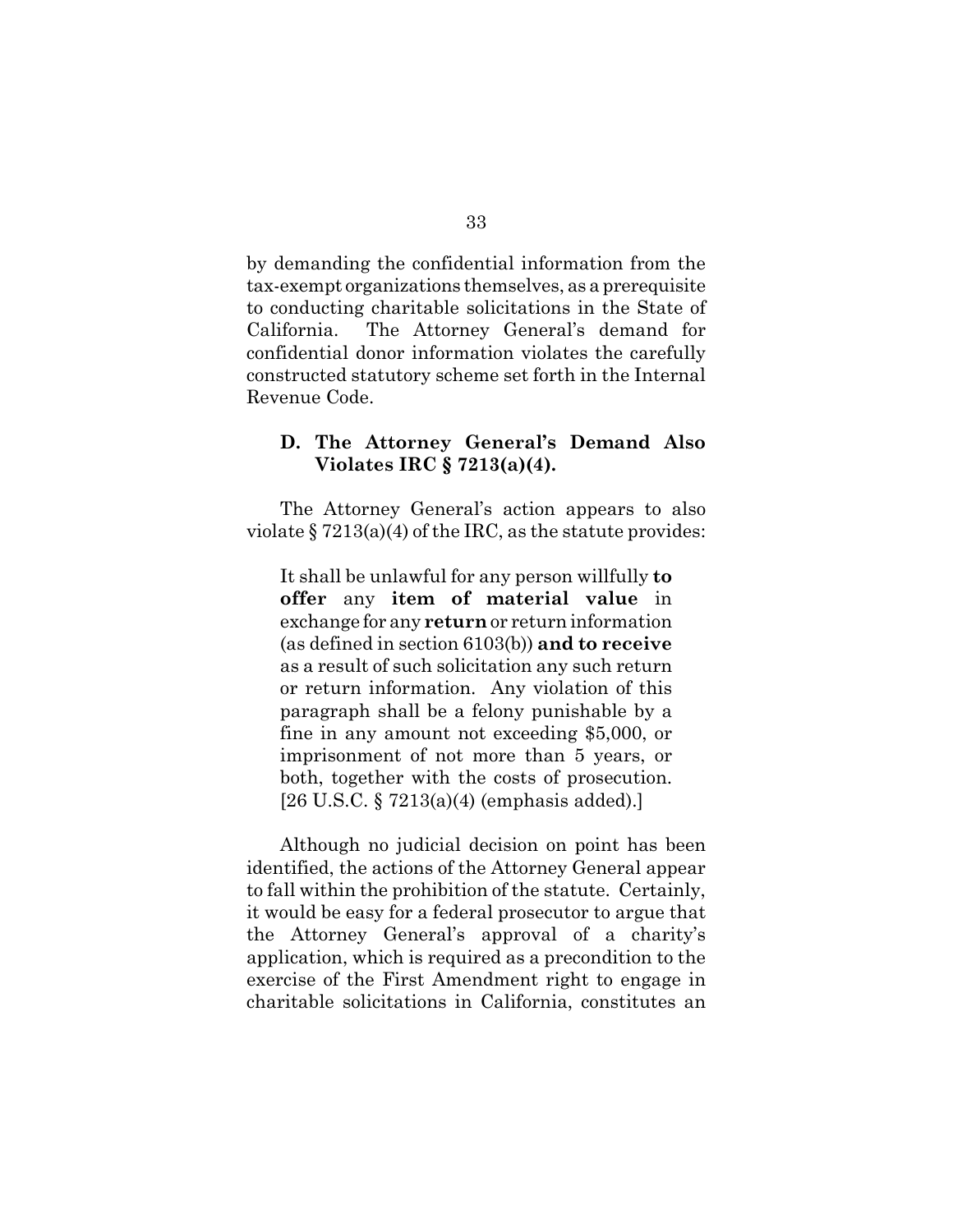"item of material value." By holding out its permission in exchange for an organization's return information, the Attorney General's actions appear to fit squarely within that statute's prohibition.

It is not an overstatement to view the demands of the Attorney General as a form of government extortion — conditioning state permission to solicit funds (the lifeblood of any organization) upon "voluntary" disclosure of federally protected confidential donor information. In so doing, the Attorney General is violating the protections for such return information crafted by Congress in enacting IRC § 6103 and, moreover, appears to be in specific violation of IRC  $\S$  7213(a)(4).

## **E. Charities Cannot Be Forced to Waive Federal Protections in Order to Engage in First Amendment Activity.**

When Congress provided procedures for state law enforcement to have access to confidential federal tax information, it struck a balance between the need for law enforcement and the right of confidentiality in that information. The Congressional scheme requires some reason for state law enforcement to make the request, but the California Attorney General's demand for Schedule B directly from the charities it requires to register forces them to make a choice: forfeit the protections in tax law for theirs and their donors' information, or forfeit their First Amendment freedoms. This is not a choice that the California Attorney General should be allowed to impose on charities.